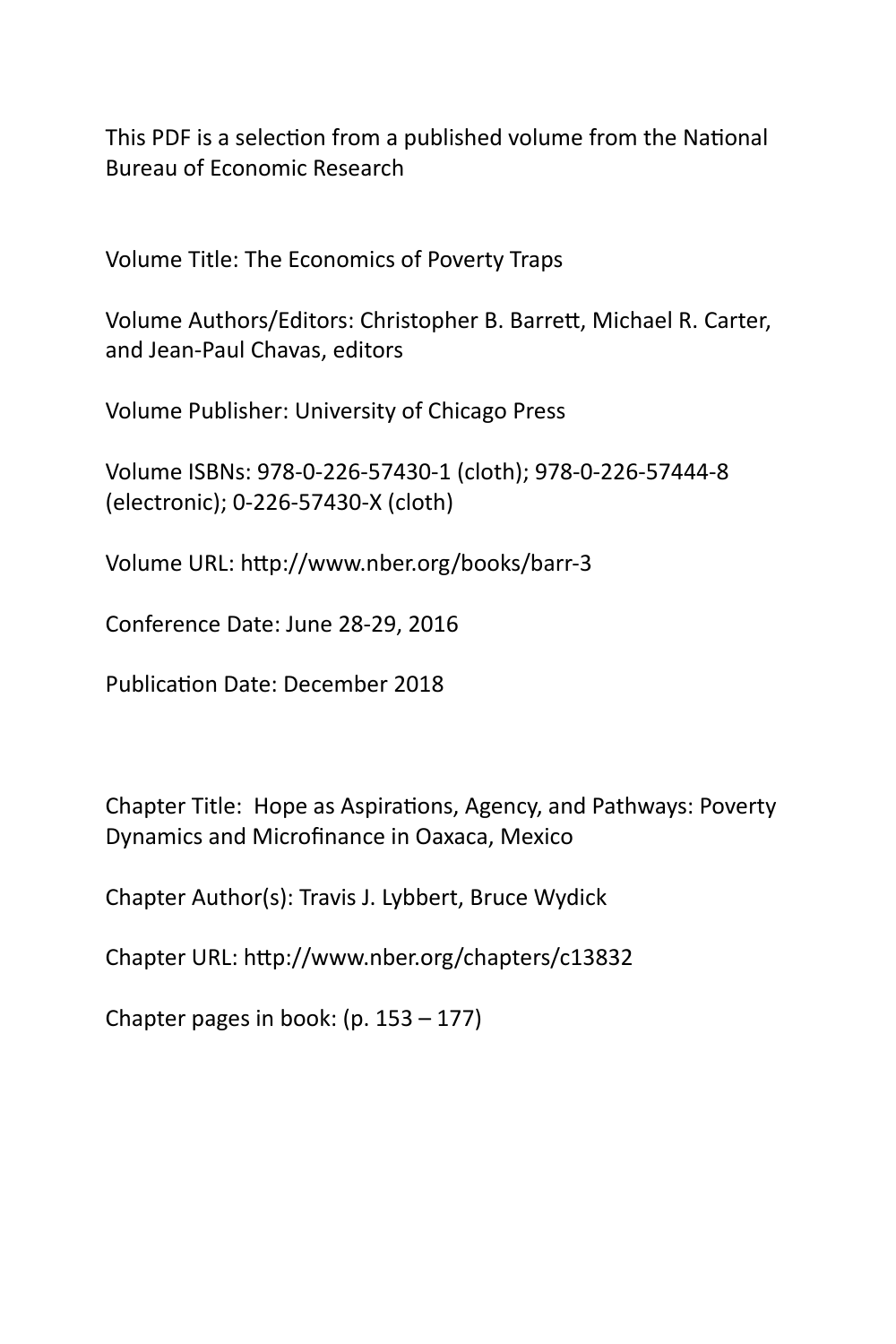# **Hope as Aspirations, Agency, and Pathways** Poverty Dynamics and Microfinance in Oaxaca, Mexico

Travis J. Lybbert and Bruce Wydick

## **4.1 Introduction**

Much research in development economics has been devoted recently to the study of poverty dynamics. The possibility of multiple equilibria in economic outcomes and, thereby, poverty traps has been particularly compelling as both a research focus and a motivation for development policy and program design. The majority of the research on poverty traps has concentrated on dynamics arising from external constraints such as missing credit, labor, and land markets or structural features such as locally increasing returns to scale in production. Recent work in behavioral economics, however, has illuminated the potential for development traps based on internal psychological phenomena. These phenomena may take the form of culturally imposed internal constraints (Sen 1999) that create a belief that one is incapable of engaging successfully in certain types of economic activities or domains of economic life. They may also take the form of a recursive trap

Travis J. Lybbert is professor of agricultural and resource economics at the University of California, Davis. Bruce Wydick is professor of economics and international studies at the University of San Francisco.

We thank the directors and staff of Fuentes Libres in Oaxaca, Mexico, for their partnership and collaboration. We are grateful to Johannes Haushofer, Chris Barrett, Paolo Carozza, Michael Carter, Alessandra Cassar, Jonathan de Quidt, Paul Glewwe, José Maria Gonzales, Karen Macours, Daniel Prudencio, Irvin Rojas, Phillip Ross, Laine Rutledge, seminar participants at the University of California at Davis, San Jose State University, University of Gothenberg, University of Notre Dame, Hope College, the University of California at Berkeley, the 2016 Pacific Conference for Development Economics at Stanford University, and the NBER conference for assistance and helpful comments related to this research. Scripture quotations are from New Revised Standard Version Bible, copyright © 1989 National Council of the Churches of Christ in the United States of America. Used by permission. All rights reserved worldwide. For acknowledgments, sources of research support, and disclosure of the authors' material financial relationships, if any, please see http://www.nber.org/chapters/c13832.ack.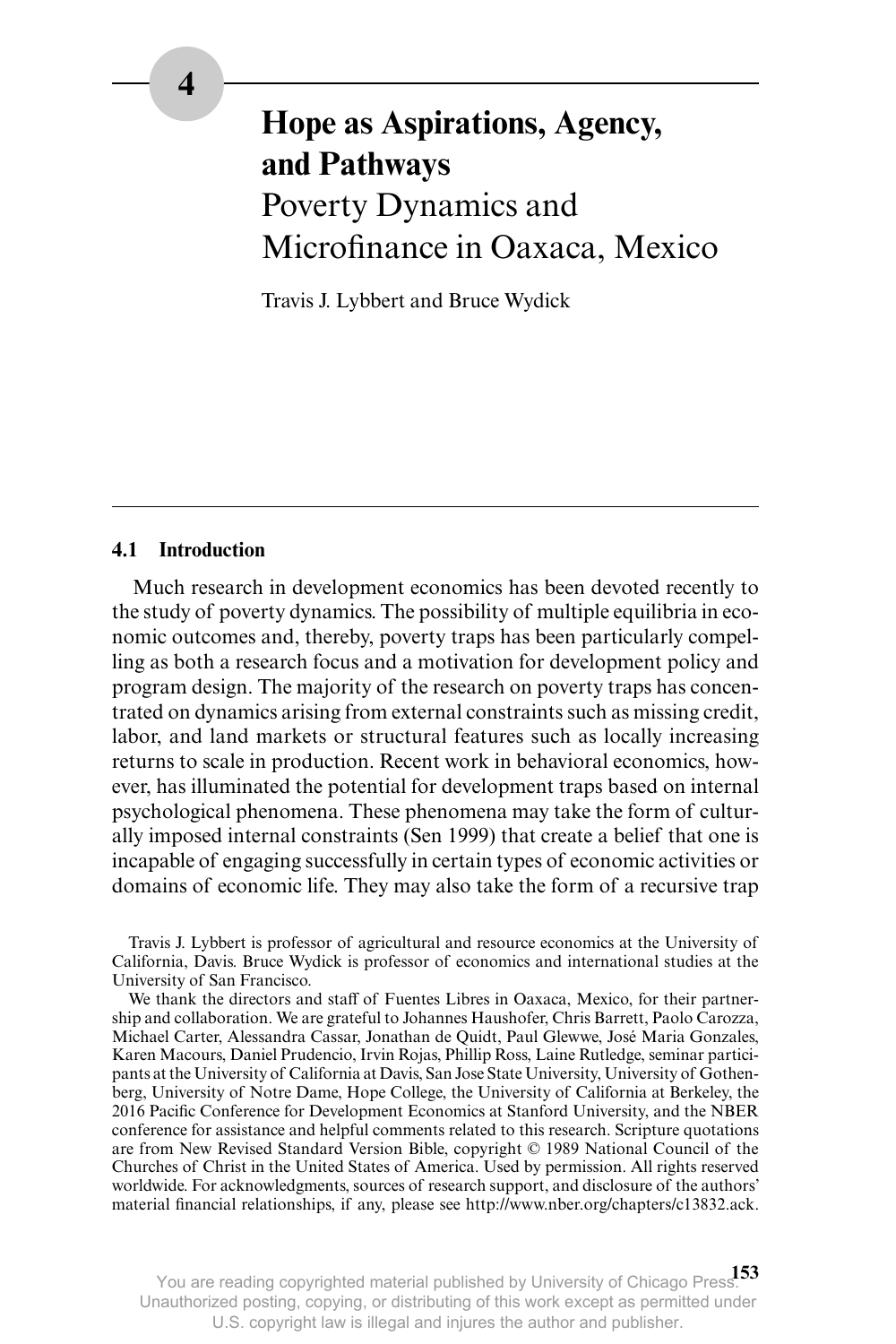in which low income produces feelings of helplessness that then result in feelings of low self- efficacy that reduce effort and reinforce the cycle of low income and a continued or deepened sense of helplessness.

In this research, we address the subject of hope, which may form a key component to breaking cycles of poverty. While hope has played a central role in understanding multiple equilibria and low- equilibrium traps in macroeconomics, usually articulated contextually as *confidence* or *expectations* (e.g., Diamond 1982; Murphy, Shleifer, and Vishny 1988), it is less often invoked in microeconomics. And although development practitioners routinely reference the importance of hope in work among the poor, microeconomists have only recently engaged hope as a subject worthy of serious research.

Understanding the role hope plays in shaping poverty dynamics is a daunting pursuit because the two subjects are nuanced and complex even when viewed in isolation. Yet, even a fleeting reflection suggests that the interactions and interdependency between hope and poverty dynamics are potentially potent and therefore deserving of attention from development economists. This complex relationship will only be understood though the accumulation of careful theoretical and empirical study. The work described in this chapter constitutes an initial offering in this direction.

One must begin with clear working definitions of the concept of hope definitions that can be operational in the context of poverty interventions. As we will argue subsequently, hope has a number of components that may operate both individually and jointly in breaking cycles of poverty. Furthermore, it is important to understand whether hope as a phenomenon is a substitute or complement to more concrete and conventional interventions in areas such as health, schooling, and finance. We favor the latter. That is, there must be a tangible basis for hope that stems from reality, but at the same time, reality may not create its own hope. In other words, patterns of hopelessness may persist even when an intervention that relieves real economic constraints offer the potential for economic advancement—and if such an intervention is not accompanied by elevated aspirations or an expanded vision of what is possible, its impacts are unlikely to be fully realized. Throughout this chapter, we explore the complementarity between hope and more standard economic interventions.

Our inquiry into the economics of hope is structured in four parts: In section 4.2, we provide an introduction to the psychological literature on hope and related concepts. In section 4.3 we review the theoretical and empirical literature in development economics related to hope, which has largely been reduced to material aspirations. In section 4.4 we summarize a simple economic model of hope we develop in Lybbert and Wydick (2018) that uses a reference- dependent utility framework to incorporate three essential elements of hope from the positive psychology literature: aspirations, agency, and pathways. We use this simple model to differentiate aspirations from the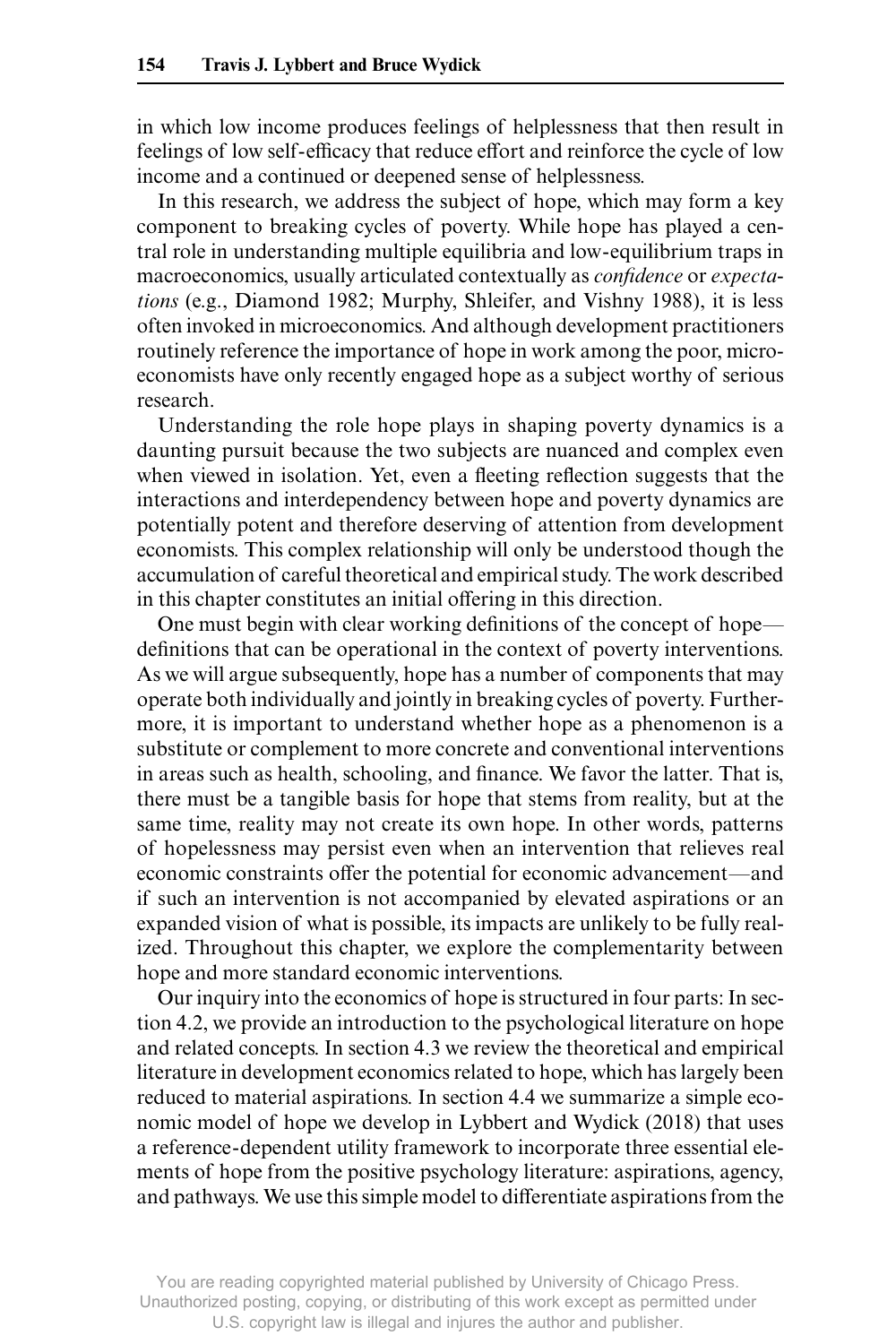broader concept of hope and to show how hope shapes economic development outcomes and the impact of different types of interventions. We then illustrate how recent empirical results in development economics can be more clearly understood in this hope framework. In section 4.5, we present one- month follow- up results from a randomized controlled trial among microfinance borrowers. In the Oaxaca Hope Project, we experimentally test the effects of an intervention that includes all three components of hope. Results show the intervention significantly raised aspirations and had a positive but yet statistically insignificant impact on short- term small business outcomes. In section 4.6, we conclude with reflections on the complex interplay of hope and poverty dynamics.

## **4.2 The Psychology of Hope**

Psychology began to explore the concept of hope systematically in the 1950s with the emergence of positive psychology as a new field of study within the discipline. In response to complaints that the field had focused too much on pathologies and had overlooked positive psychological phenomena (Menninger 1959), a branch of psychology took up this challenge to understand hope and other "healthy" psychological attributes as part of what would ultimately become defined as the subfield of positive psychology (Seligman and Csikszentmihalyi 2000). This new branch of psychology proved to be the fertile ground that ultimately gave rise to new thinking about the psychology of hope.

As described in Froh (2004), positive psychology initially developed around the study of human virtues and attributes such as happiness, courage, love, forgiveness, and hope. An individual's influence over the factors that shape one's life, and more specifically the perception of this influence, has formed a key component of positive psychology. Rotter (1954) was instrumental in pioneering the notion of an individual's "locus of control," the belief of individuals regarding the factors that shape their lives (Rotter 1954, 1966; Lefcourt 1982). An individual's locus of control is conceptualized along a continuum ranging from internal to external according to the individual's perception of the forces that shape experiences and outcomes. The more an individual assigns influence to personal initiative and responsibility, the more internal her locus of control. The more influence she attributes to other people and forces out of one's control, the more external her local of control. While it is generally defined as a forward- looking assessment of the determinants of future outcomes, locus of control clearly reflects past experiences and lessons learned from these experiences. Locus of control also tends to betray a broader view of the forces that shape outcomes for everyone; thus, an individual with an external (internal) locus of control may believe that nobody (anybody) can succeed on the basis of significant personal effort alone. A smallholder farmer, for example, who views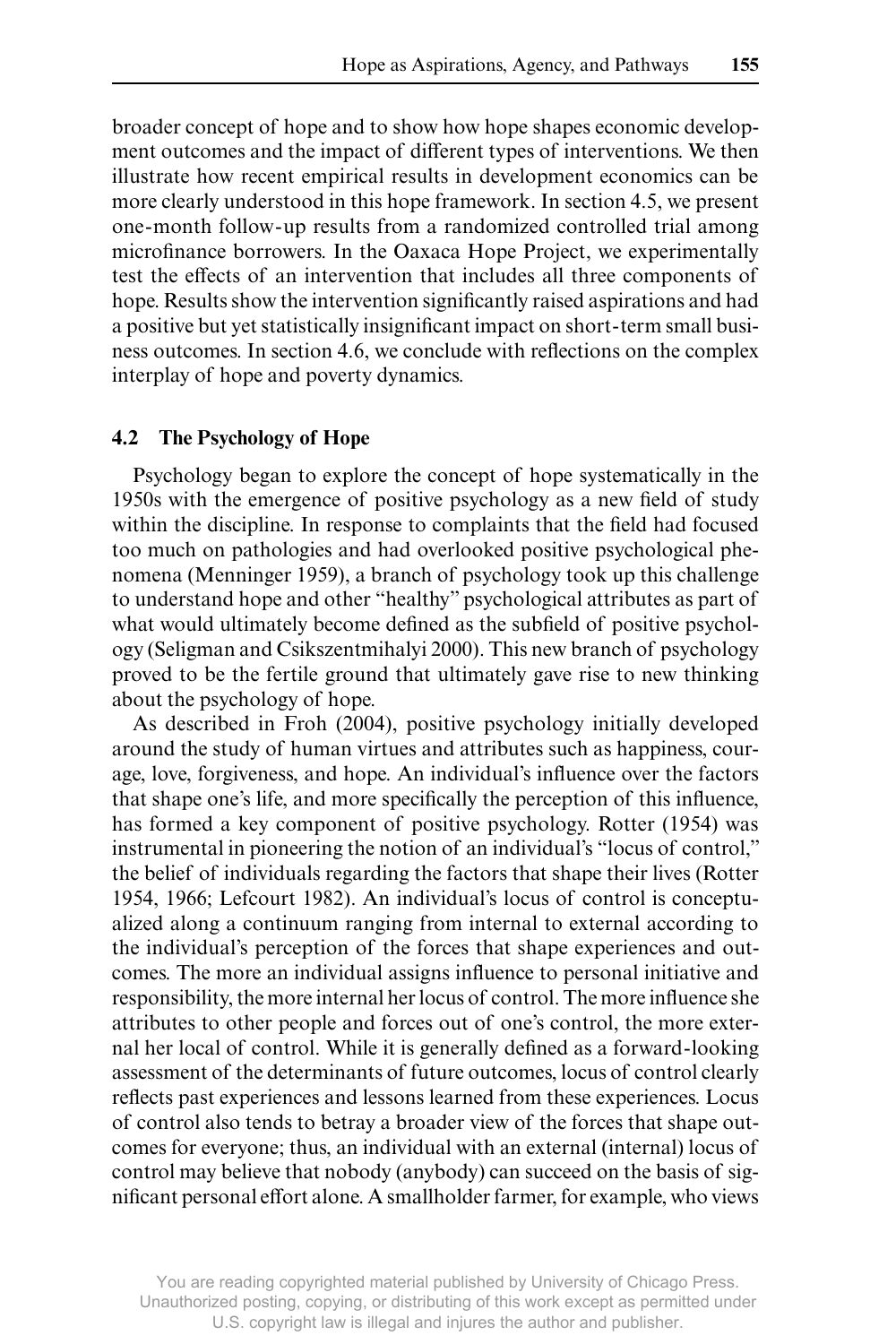a successful harvest as purely the fortuitous result of weather, fate, or luck (external locus of control) may also ascribe external forces as the dominant explanation of other farmers' performance as well.

Building on Rotter, Bandura (1977) developed the concept of "selfefficacy," a person's perception of his competence in achieving goals and objectives.1 In contrast to locus of control, self- efficacy is individually focused more than representing a global view and is often domain- specific, such as one's perceived ability to solve math problems (see Wuepper and Lybbert [forthcoming] for additional discussion of these and other related concepts). Both self- efficacy and the locus of control are powerful explanatory mechanisms by which an individual explains cause and effect of their experiences, forming one's so- called attributional style. How we assign causality to the events that happen around us is directed by our attributional style. One student, for example, might explain a bad grade as caused by an unkind teacher, while another may explain it by a lack of study effort. Attributional style is fundamental to our perception of causal relationships and of the "production functions" that govern the outcomes we care about. It shapes, at the deepest levels, the internal narrative through which we make sense of our lives and formulate our broader worldview. Thus, our actions and reactions in daily life often bear the fingerprints of our individual attributional style.

Snyder expands on these ideas to conceptualize *hope* as consisting of three key elements: goals, agency, and pathways. An individual must have a goal, see a pathway to reaching that goal, and believe that she is able to achieve the goal by progressing along this pathway. This understanding of hope nests the concepts of locus of control and self- efficacy within the agency component (Wuepper and Lybbert, forthcoming), yet the causal relationship between the three components of hope is less than straightforward. A greater sense of personal agency and the ability to conceptualize pathways in pursuit of a goal create the basis for the formation of aspirations, but aspirations may also motivate the conceptualization of pathways and a desire to increase agency in a particular domain. Snyder's version of aspirational hope thus differentiates itself strongly from a kind of "wishful hope" that is optimistic, but embodies low agency and views positive change as originating from external forces.

### **4.3 Hope and Aspirations in Development Economics**

Traditionally, development economics has conceptualized poverty as primarily the product of *external* constraints such as credit, education, health,

1. Judge et al. (2002) argue that these two concepts along with the other two that compose the four dimensions of core self- evaluations (neuroticism and self- esteem) measure the same, single factor. The concept is referred to interchangeably as "perceived self- efficacy" and "selfefficacy."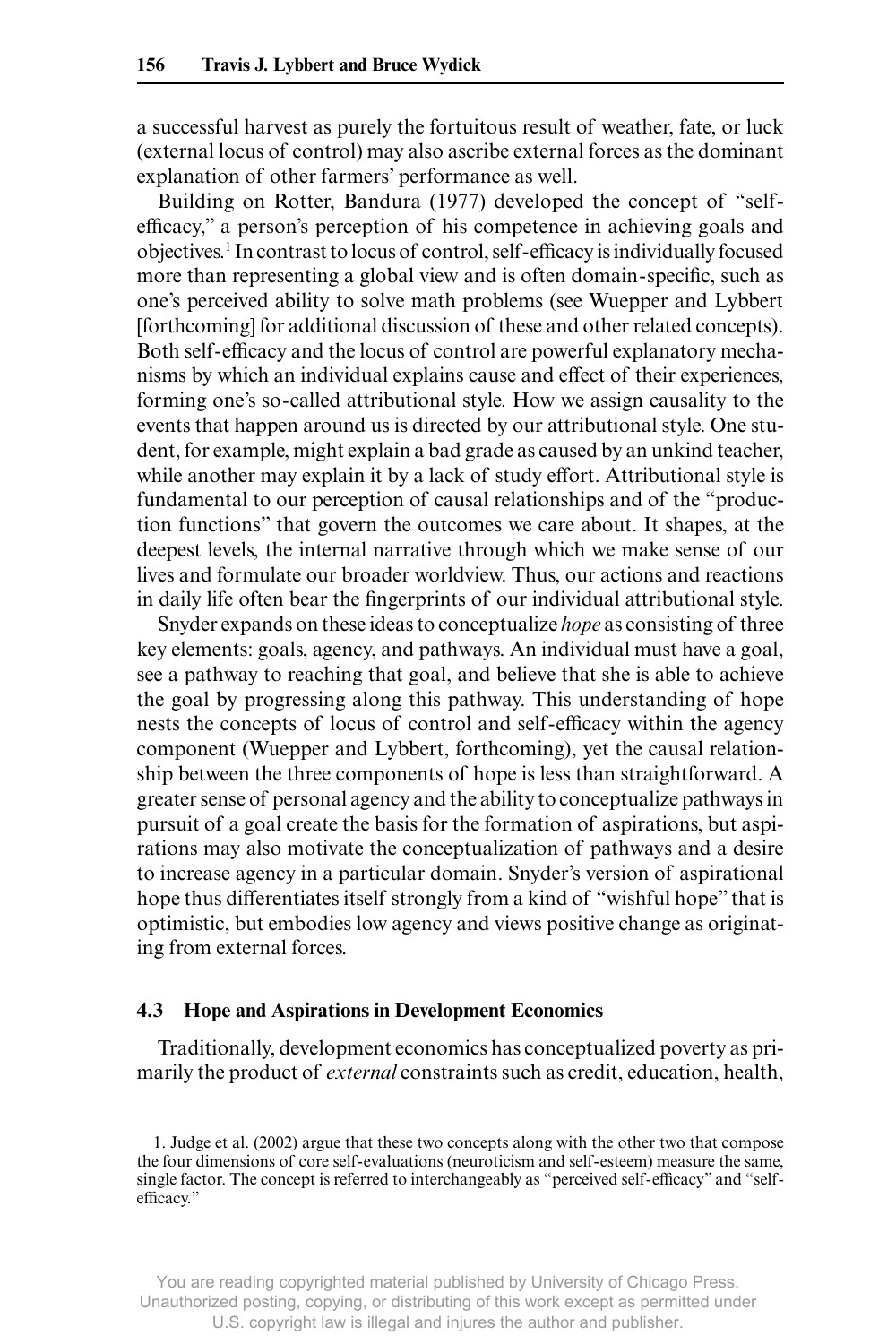infrastructure, and technology. Based on this approach, poverty alleviation hinges on relieving these external constraints. With greater appreciation for the role of internal constraints that arise from one's self- efficacy, agency, and aspirations, relaxing these external constraints may be insufficient. Moreover, relieving internal constraints may require a broader set of interventions that are less conventional and more creative than standard economic interventions. This growing awareness forms the basis of an exciting new literature in development economics that tries to break new ground in the understanding of the root causes of poverty traps.

Economic research related to hope and aspirations has its origin in the work of anthropologist Arjun Appadurai (2004). In this framework, aspiring to an improved standard of living first requires the "capacity to aspire." Appadurai (2004) considers this capacity to be fundamentally shaped by social forces in the sense that aspirations form as part of the ethos, possibilities, and norms of an individual's reference community. While economists might capture some of this capacity to aspire by adding parameters or constraints to utility functions, this fails to reflect the richness of the idea that aspirations in the framework of Appadurai are jointly determined and shaped through time, suggesting direct social influences on individual preferences. Appadurai argues that the target, intensity, and composition of aspirations in any given community reflect the dominant worldviews and ideologies about the nature of worldly possessions and their relative value to social relations, as well as deeper ideas about the meaning of life, family, community, and death. Appadurai's work laid the basis for the development of economic models that have sought to better understand the role that aspirations play in economic development such as Ray (2006), Bogliacino and Ortoleva (2013), Genicot and Ray (2014), and Dalton, Ghosal, and Mani (2016) and for promising new efforts to provide quantitative measures of hope such as in Bloem et al. (forthcoming).

Ray (2006) expands Appadurai's conception of aspirations to introduce several concepts that help to structure both theoretical and empirical research on the topic: *aspirations window*, the *aspirations gap*, and *aspirations failure*. One's *aspirations window* consists of the people one perceives to be similar enough to oneself that they provide a useful benchmark for formulating one's own aspirations. This set of persons establishes boundaries around and reference points regarding future possibilities. The similarly that is the basis of the aspirations window may hinge on capability and capacity, including salient traits such as skin color, ethnicity, gender, religion, or socioeconomic class. The degree of social mobility strongly influences the breadth of one's aspirations window. Ray's concept of an *aspirations gap* is the difference between the standard of living to which one aspires and one's present circumstances. If the aspirations gap is too narrow, rewards to productive effort are low. If it is too wide, the gap can make the aspiration seem unattainable, leading to frustration. *Aspirations failure* occurs when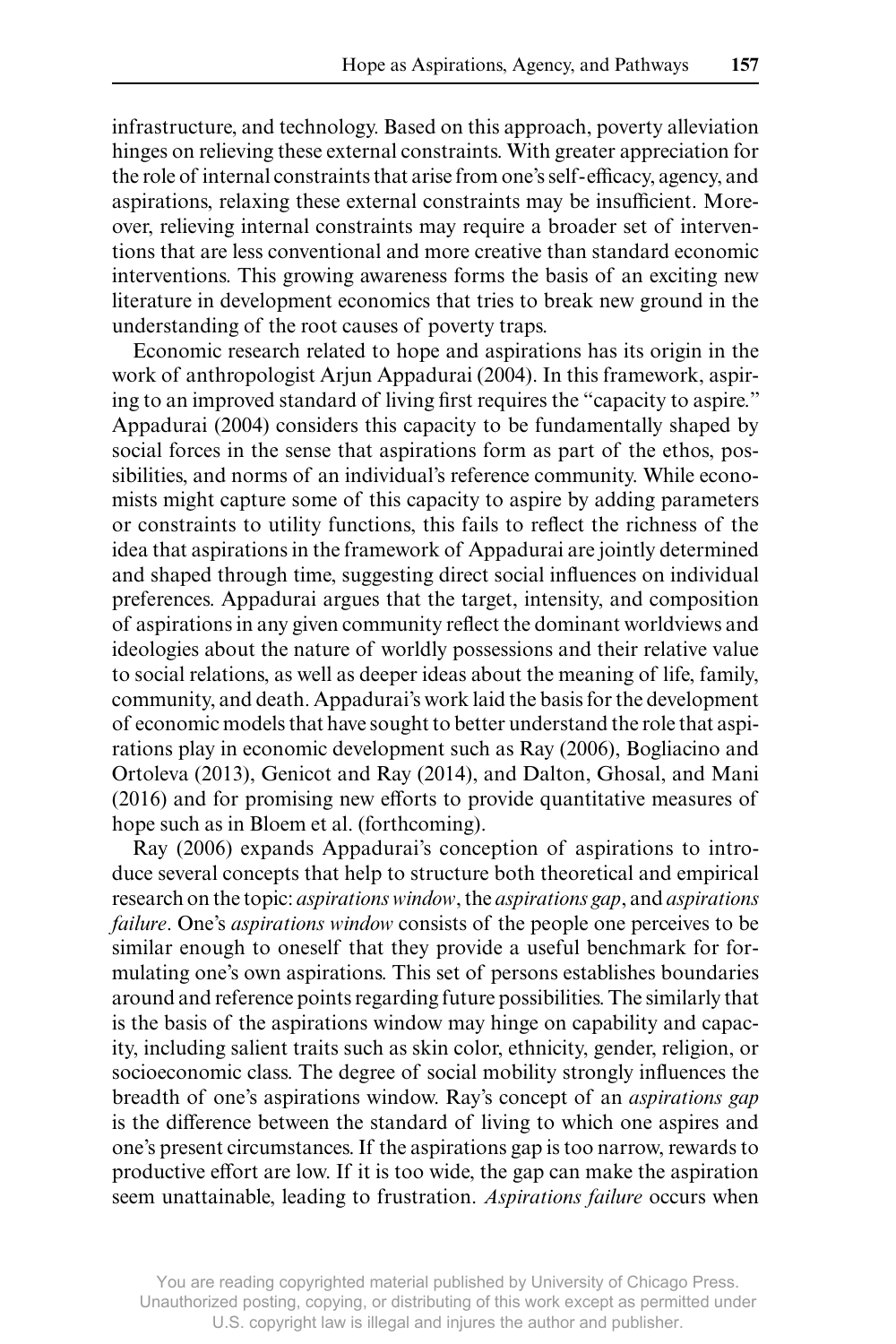an individual's effort is stymied by limited aspirations rather than structural constraints. Thus in the presence of aspirations failure, internal constraints may bind before external constraints.

By adapting aspirations and other psychological concepts to the poverty literature in anthropology and economics, Appadurai and Ray offer an excellent point of departure for exploring the complementarity between hope and poverty traps. Such an exploration may be treacherous, as one must always exert care in transporting terms and ideas across disciplines and cultures. For example, the context in which much psychological theory is developed, tested, and practiced differs greatly from most of the developing world. The constraints people face and their adaptations to these constraints differ in substantive ways. As a result, bridging from Snyder to the Appadurai and Ray (and beyond) is complicated by semantic and even philosophical differences. We nevertheless believe there are great potential insights from this effort.

Building on the conceptual and theoretical work of Appadurai and Ray, empirical analysis of the determinants and impact of aspirations has become one of the liveliest research areas in applied development economics. In our review of this emerging literature, our objective is not to provide a comprehensive survey of this work, but rather to summarize a few of the studies that have become—or are likely to become—influential in this area of inquiry.

Interesting new evidence appears to show that role modeling plays a significant role in driving aspirations among the poor. Beaman et al. (2012), for example, use a natural experiment in West Bengal to study the impact of role modeling and its effect on aspirations of young girls and of their parents for the lives of their young girls. In their study area of West Bengal, one- third of all elected chief councilors of villages, the "Pradhan," must be reserved for females. The researchers surveyed 8,453 adolescents age eleven to fifteen and their parents in 495 villages, where questions included in the survey strongly focused on aspirations, and the closing of the aspirations gap between boys and girls. Questions included asking if the parent would like (a) the child to at least graduate from secondary school; (b) the child to marry at an age above eighteen; (c) the child to have an occupation different than housewife or what the in- laws prefer; (d) whether the desired occupation is a doctor, engineer, scientist, teacher, or a legal career; and (e) the child to become the Pradhan. The same aspirations questions were asked to the children themselves. The randomized nature of the village- district set- aside policy allowed for an estimation of causal effects from the existence of a female Pradhan to the aspirations of young girls in that particular village district. In villages assigned to a female leader for two election cycles, exposure to a female Pradhan caused the gender gap in aspirations in these districts to close by 25 percent for parents and 32 percent for adolescents. The gender gap in adolescent educational attainment was closed completely, and girls in villages with a female Pradhan spent less time on household chores.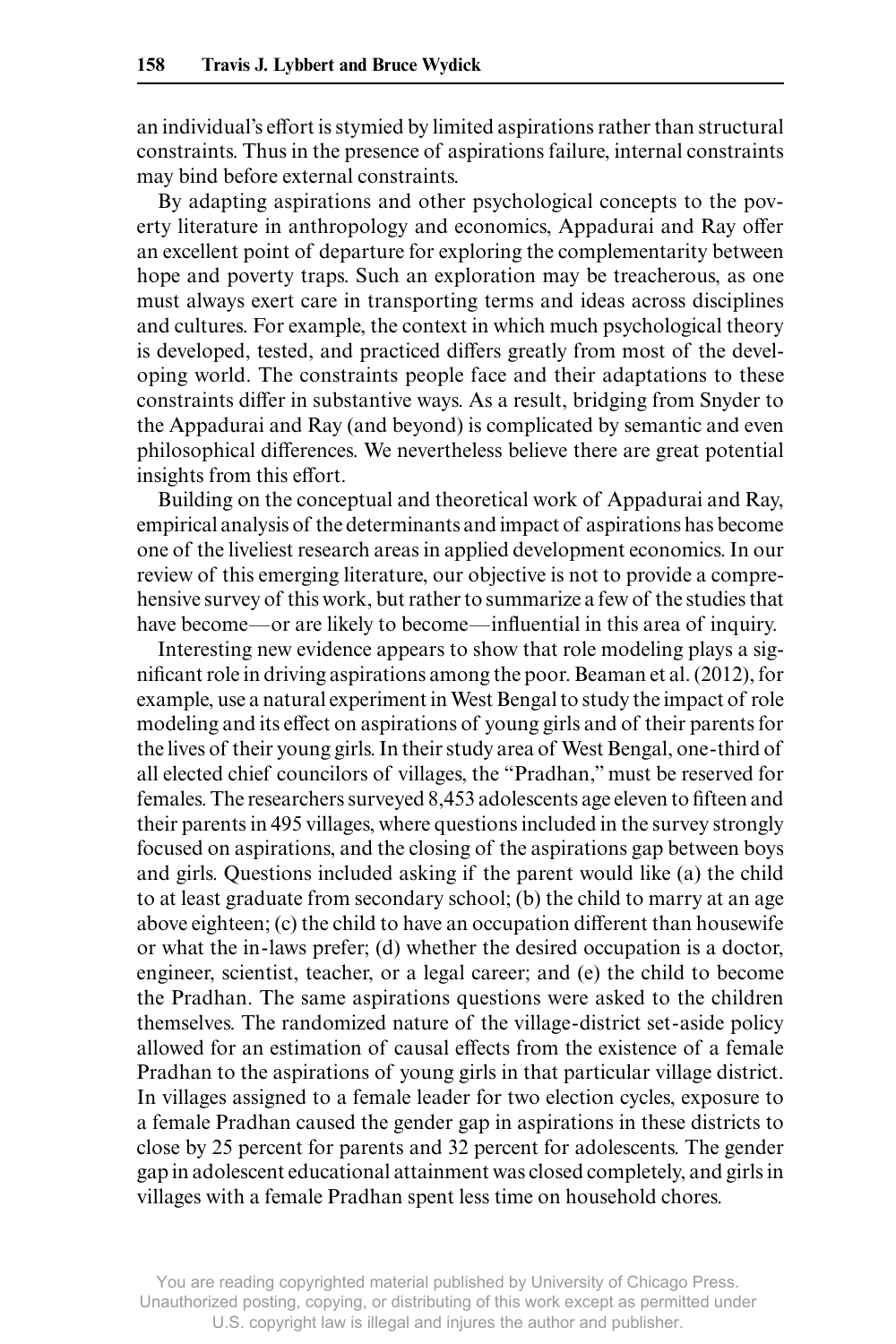In another study in India, Jensen and Oster (2009) study the impact of cable television in households and its effect on women's aspirations. They use a three- year panel data set on individuals and find that exposure to cable television causes increases in school enrollment for younger children, decreases in the adult acceptability of domestic violence toward women, and increases in women's autonomy. The introduction of cable TV is even associated with decreases in adult women's fertility. Jensen and Oster also find that differences in attitudes and behaviors between urban and rural areas decreased between 45 and 70 percent within two years of the introduction of cable TV.

Glewwe, Ross, and Wydick (forthcoming) carry out an experiment in Indonesia among 526 children living in the slums of Jakarta, about half of whom were internationally sponsored through Compassion, one of the leading child sponsorship organizations worldwide. Children sponsored through Compassion are provided with school tuition, school uniforms, nutritious meals, health care, and have access to an after- school tutoring program that focuses not only on supplemental academic training, but on spiritual development, character growth, socioemotional skills, self- esteem, and aspirations. In addition to direct questions on self- esteem and aspirations, children were given a new box of twenty- four colored pencils and asked to "draw a picture of yourself in the rain," a standard technique in child psychology.2

In this study, identification of causal impacts is based on an age- eligibility rule, which dictated that only children nine years old and younger were eligible for sponsorship when the program was rolled out into the local neighborhood. Factor analysis was used to generate three factors identified as happiness, hopelessness, and self- efficacy, based on their correlations with survey questions and mainly with drawing characteristics. Ordinary least squares (OLS) and instrumental variable (IV) estimations found that child sponsorship significantly raises sponsored children's levels of happiness (0.42 standard deviations), self- efficacy (0.29 standard deviations), and hope (0.66 standard deviations). Here we see evidence of substantial impacts from a program with an intervention comprising not only tangible economic interventions (that affect avenues and agency), but interventions intended to augment noncognitive skills, character, self- esteem, grit, and aspirations.

What is the impact of augmented aspirations? Wydick, Glewwe, and Rutledge (2013) carry out a six- country study on the long- term impact of Compassion's sponsorship program through a survey obtaining data on

<sup>2.</sup> The use of children's drawings has been well developed in the clinical psychology literature (see, e.g., Koppitz 1968; Thomas and Silk 1990; Furth 2002). A detailed psychology literature has shown that drawings can reveal the minds and feelings of children. This literature empirically correlates children's self- portraits that have missing facial features, fingers, and feet, for example, with extreme shyness and insecurity. Those drawn with a dark color or single colors are indicative of depression, hopelessness, and anxiety, and tiny figures are associated with hopelessness and low self- esteem. Monster figures are correlated (not surprisingly) with aggression.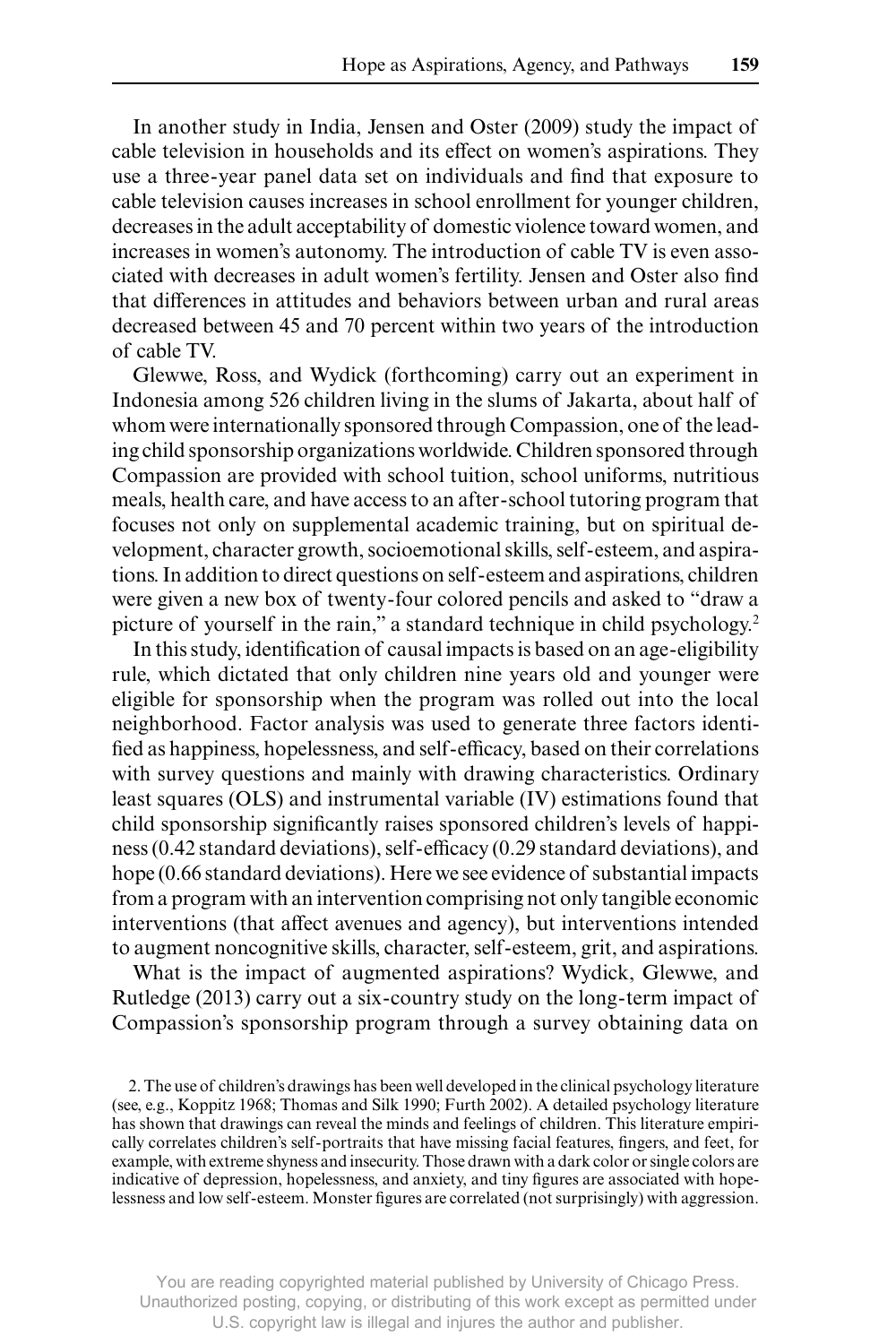10,144 adults, 1,860 of whom began sponsorship from 1980 to 1992. A similar age- eligibility rule existed during this period (where a child had to be age twelve or younger to be sponsored instead of nine years old as in Indonesia) that facilitated identification of causal effects from the program. Although it is difficult to separately identify the relative impacts of the tangible interventions that are a part of sponsorship with the higher aspirations in childhood created by the program, impacts of sponsorship in adulthood are found to be substantial. Sponsorship resulted in an increase in schooling completion of 1.03–1.46 years, a 12–18 percentage point increase in secondary school completion (over a baseline rate of 44.5 percent), and an increase in the probability of white- collar employment in adulthood of 6.6 percentage points over a baseline rate of 18.7 percent. Sponsored children were also more likely in adulthood to be community and church leaders. In a separate paper studying economic impacts on income and wealth and demographic impacts on marriage and childbearing, Wydick, Glewwe, and Rutledge (2017) find sponsorship resulting in an increase in monthly income of \$13–19 over an untreated baseline of \$75, mainly from higher labor market participation, positive impacts on adult dwelling quality in adulthood, and increased probability of mobile phone ownership. There is also some evidence of modest effects on childbearing later in adulthood among those sponsored earlier in the program's history when baseline birthrates were higher.

In a cash transfer program in Nicaragua, Macours and Vakis (2014) utilized a two- stage randomized intervention that combined conditional transfers with other interventions aimed at protecting the asset base of the rural poor in six municipalities in the northwest part of the country. Both participants and leaders among the 3,000 subjects were randomly assigned to one of three different group interventions within randomly selected treatment communities. The three interventions consisted of a conditional cash transfer, the conditional cash transfer plus a scholarship for occupational training, and a productivity treatment that combined a grant for productive investments with the conditional cash transfer. Macours and Vakis find that the higher the share of female leaders to a household's proximity, the larger the impacts of an array of outcomes were on that particular household within the productivity intervention. Leaders were not allocated equally among program assemblies during program rollout, although there was an average of four leaders per assembly. Having one additional leader (given the productive investment package) increased household income from nonagricultural activities by about US\$3.30, and the value of the animal stock by roughly US\$12.00. Interestingly, like child sponsorship, the intervention Macours and Vakis study is one that not only may improve agency (in this case through learning from group leaders) but also impact aspirations through the inspiration and role- modeling effects of leaders, and an intervention that yields large impacts.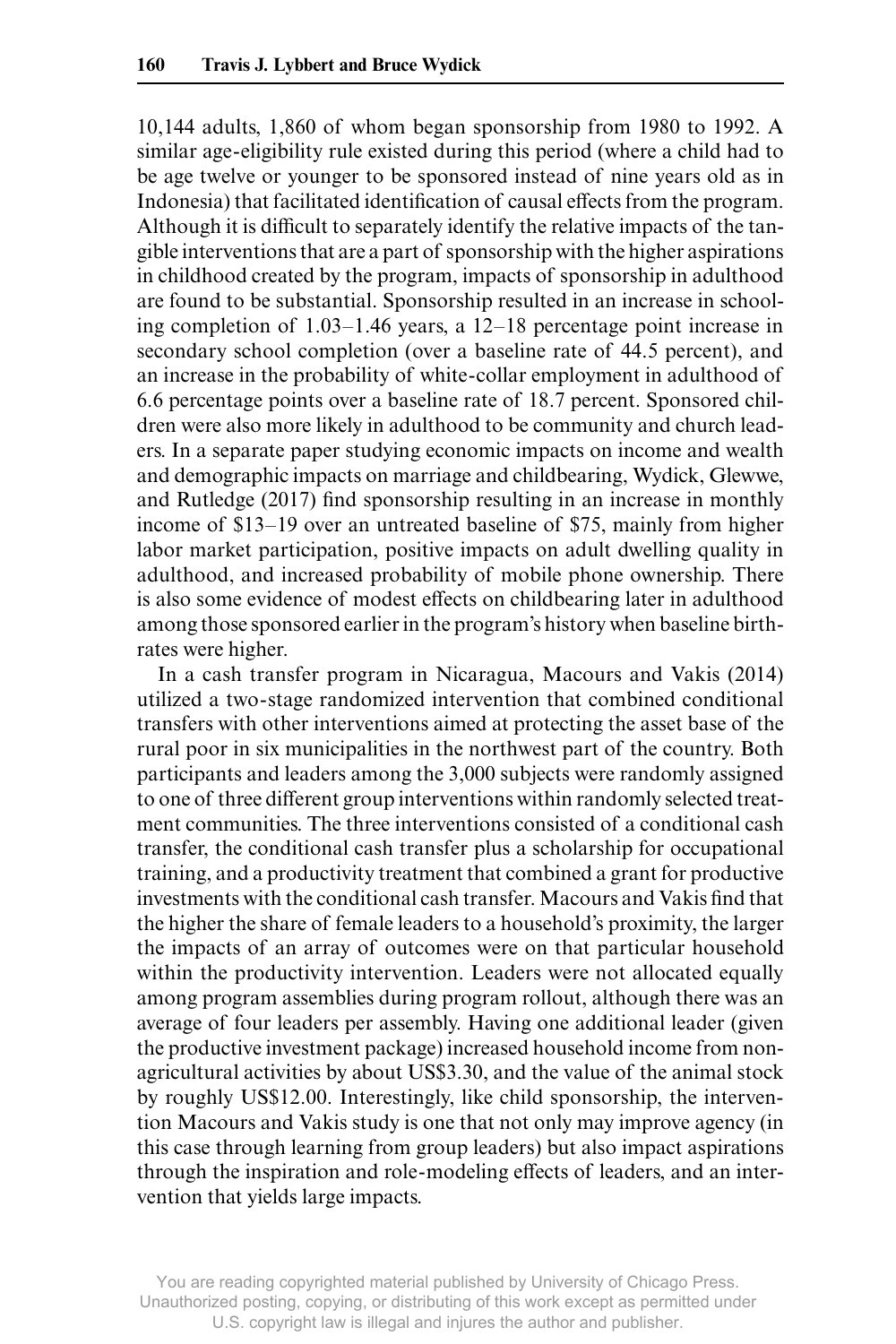In their follow- up research, Macours and Vakis (chapter 9, this volume) find that even two years after the conditional cash transfers stopped, the former beneficiaries of the transfers who lived in close proximity to these influential leaders continued to display significantly higher investments in the education and nutrition of their children as well as higher expectations and aspirations for them. As a result there is evidence that exposure to those who can augment aspirations may exhibit long- term impacts that are complementary to a tangible intervention such as cash transfers.

In some cases it may be that the mere articulation of an aspiration is able to establish a new reference point for enterprise activity that stimulates higher effort and economic outcomes. Cassar et al. (2016) carry out an experiment in Colombia in which randomly selected microfinance borrowers were assigned to combinations of treatments, the first of which included setting an intermediate goal for their training or enterprise.3 Each of the goals was accompanied by a strict verification procedure and rated in terms of difficulty. Other crosscut treatments included being part of a goal- realization support group and the receipt of a small prize from the experimenter if a goal was realized. The combination of these treatments together constitutes the approach of the Family Independence Initiative (FII) pioneered by Maurice Lim Miller, recipient of a MacArthur genius grant for the implementation of this model among low- income households in Oakland, California. Subjects formed into groups representing combinations of the above treatments were tracked over a six- month period. Results indicate that all of the treatments, including the support group and the prize, had significant impacts on enterprise outcomes, and that combined in the full FII package had large and significant impacts on enterprise revenues. But perhaps most interestingly, the mere articulation of the goal, the synthetic creation of aspirations, among subjects had by far the most significant impact on the economic outcomes of subjects.

In work that lays an important foundation for our own experimental results we present here, Bernard et al. (2013) study aspirations through a field experiment in Ethiopia. In this project, researchers contracted with film producers to create four fifteen- minute documentaries featuring families telling their personal narrative of escape from poverty. From a total of sixty- four villages, experimenters selected eighteen households from each village, and each of these eighteen households were allocated to one of three groups: a treatment group (that watched the documentary), a placebo group

<sup>3.</sup> Subjects could choose from a menu of attending a marketing workshop, creating a business plan, implementing accounting practices, paying off an outstanding debt, purchasing a piece of business equipment, implementing a marketing strategy, obtaining one of six different licenses to legalize the enterprise, attending a job fair, saving 15,000 Colombian pesos every week (US\$8), making a payment to improve credit score, purchasing a durable good for the home, applying for an education grant, attending an adult literacy course, or joining the health security system.

You are reading copyrighted material published by University of Chicago Press. Unauthorized posting, copying, or distributing of this work except as permitted under U.S. copyright law is illegal and injures the author and publisher.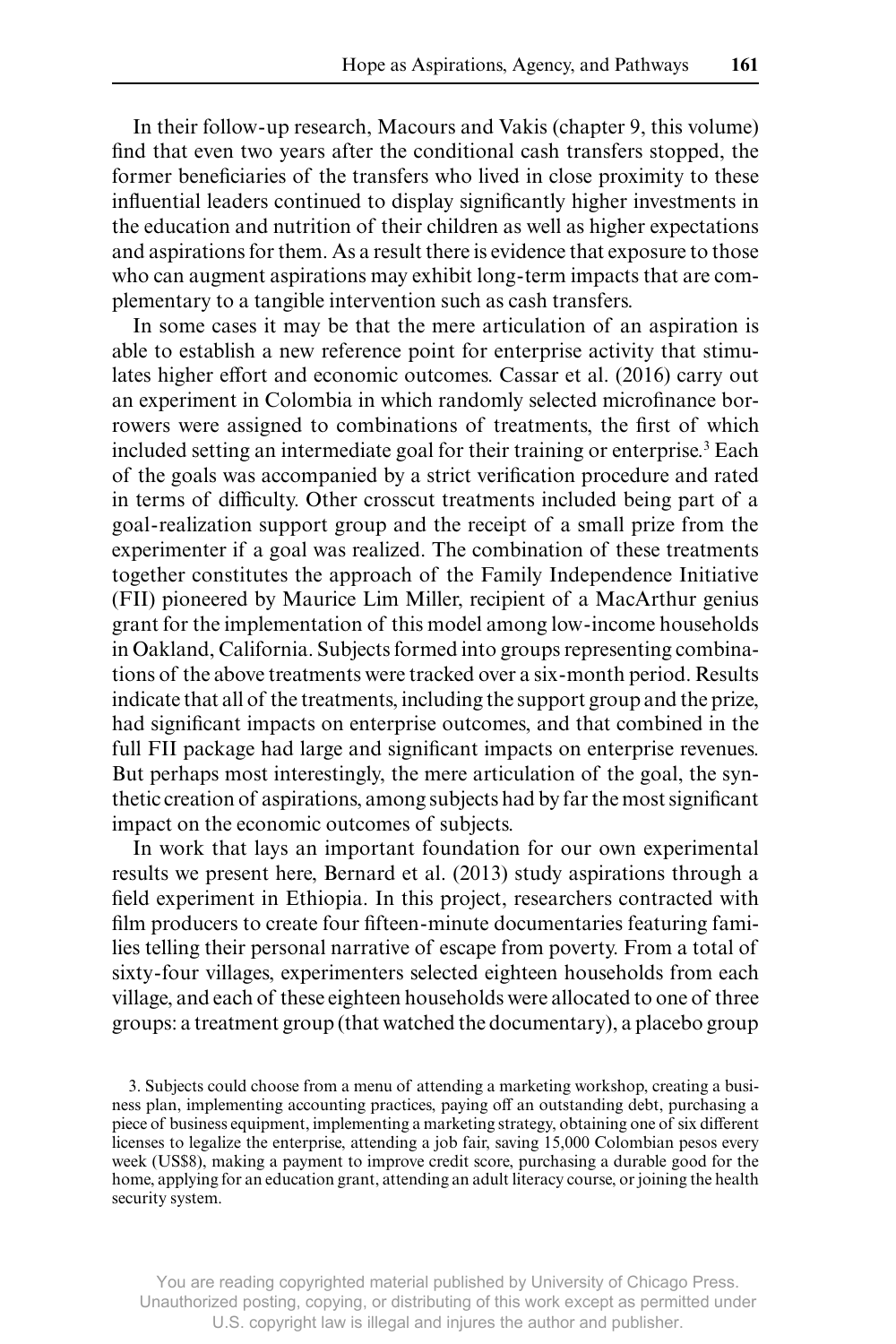(that watched standard Ethiopian TV entertainment), and a control group that was only surveyed. Local social network data was obtained to study peer effects of the intervention.

Bernard et al. found, after six months since the intervention at baseline, that the documentary had a significant impact on an aspirations index with components consisting of income, wealth, social status, and educational aspirations for children, both in direct effects and from the number of friends who had attended the documentary. They also reported positive impacts on future- oriented *behaviors* six months after the screening, including changes in savings, time spent in business relative to leisure, demand for microfinance, and investments in children's education. Bernard et al. found no direct impact on educational enrollments or expenditures on children's education, but reported evidence of school enrollment and expenditures based on every additional friend in the village who viewed the documentary. While there are some caveats to the results of the study related to overtesting, Bernard et al. provide some early evidence that it may be possible to increase aspirations through the kind of direct intervention we carry out through our field research in Oaxaca, Mexico.

### **4.4 Oaxaca Hope Project: Theoretical Framework**

As an initial exploration into the economics of hope, we conducted a randomized controlled trial in collaboration with a microfinance lender in Oaxaca, Mexico. This experimental work was structured within a modeling framework that we develop and present in greater detail in Lybbert and Wydick (2018).

The model we present serves a number of purposes in relationship to our experiment. First, it rigorously defines Snyder's psychological components of hope in the context of a formal economic model. Second, it demonstrates how these different components may each work to yield better development outcomes. Third, it explores the relationships of these components, both with each other and with tangible interventions such as microfinance, and how they may yield complementary effects with one another and with the tangible economic interventions focused primarily on relieving external constraints. Note that while we believe the model adequately serves these three purposes and motivates the structure of the microfinance experiment we evaluate empirically, it is not designed to generate predictions that are directly tested in our subsequent empirical analysis.

The model is derived from the components of aspirational hope developed in Snyder (1994): goals, agency, and pathways. We find that Snyder's conception of hope lends itself nicely to economic modeling, where some of the more basic ideas can be captured in a (nontraditional) utility maximization subject to productivity parameters and constraints. A simple extension of the model can account not just for actual agency (productivity) and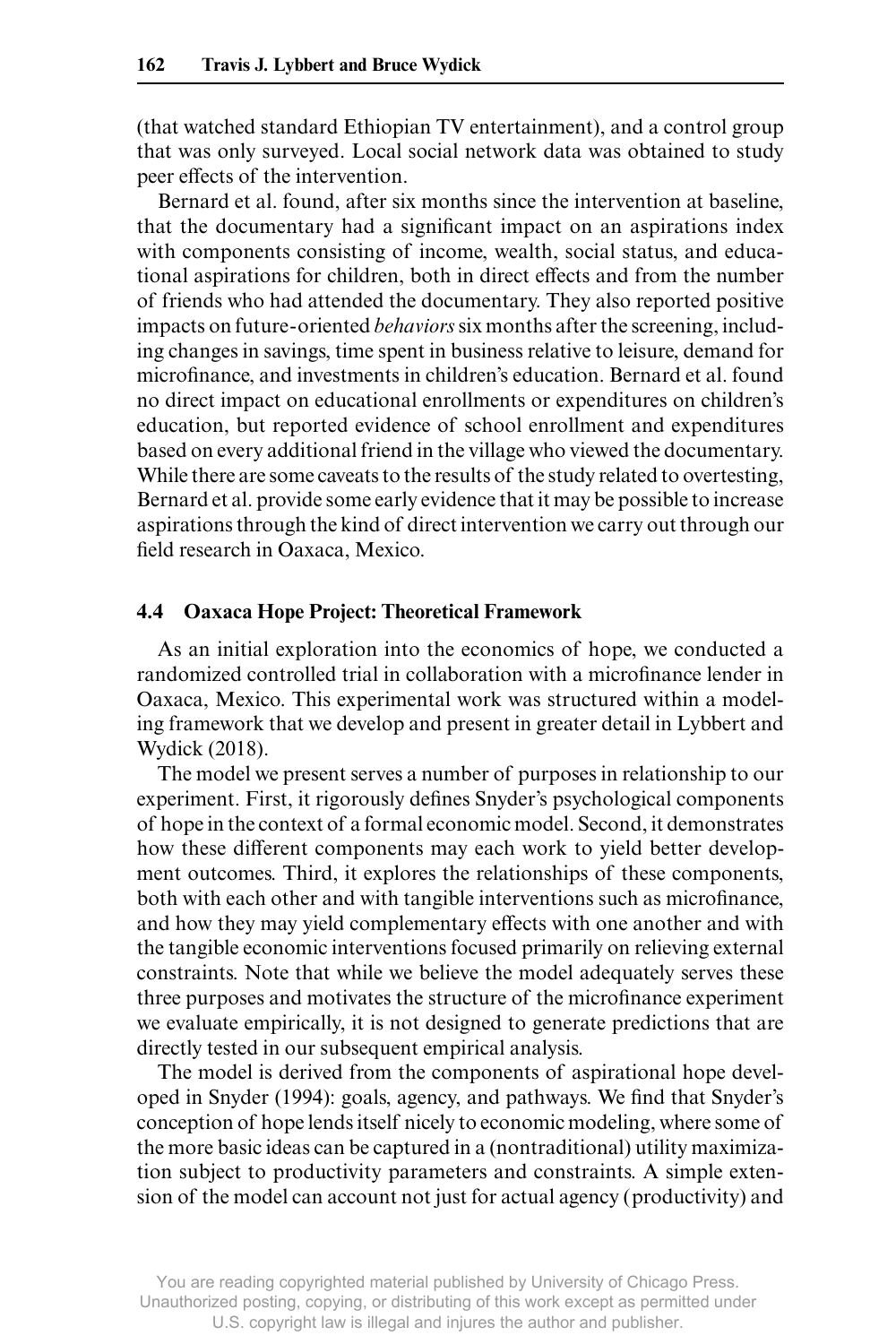constraints (closed pathways), but the *perception* of agency (self- efficacy) and pathways.

While goals form the central component of the Snyder framework, we broaden this notion through the development of an aspirations- based utility function. Following Appadurai (2004), we assume that aspirations are exogenous and shaped by household context, culture, and history. Aspirations may be in discrete space (a secondary school degree) or form a reference point in continuous space (microenterprise sales of 1,000 pesos).

In Lybbert and Wydick (2018) we propose that an aspirations- based utility function should satisfy four properties: (a) discontinuity at the aspiration, where marginal utility is higher just below it than above it; (b) convexity in the utility function below the aspiration and concavity above it; (c) gains in utility become increasingly a function of whether an aspiration is realized as aspirations grow in importance; and (d) utility is increasing in higher realized aspirations.

These four properties are satisfied by the following, where  $u(Y | A)$  is an aspirations- based utility function over a continuous outcome *Y* and an aspiration  $A, \alpha \in [0, 1]$  denotes the strength of aspirations in utility, and where  $1(·)$  is the indicator function.

(1) 
$$
u(Y | A) = A \left(\frac{Y}{A}\right)^{[1/(1-\alpha)]} \cdot 1(Y < A) + A \left(\frac{Y}{A}\right)^{(1-\alpha)} \cdot 1(Y \ge A).
$$

At intermediate values of  $\alpha$ , the function generates a parameterized version of the Kahneman and Tversky (1979) value function where the aspiration *A* serves as a reference point. A handy property of this function is that it can be seen as a generalization of a neoclassical utility function that allows for aspirations: If the strength of aspirations is allowed to vary such that  $\alpha_1$  reflects the strength of aspirations below *A* and  $\alpha_2$  above *A*, then in the case where  $\alpha_2 = \alpha_1 / (\alpha_1 - 1)$ , it simplifies to the standard concave neoclassical utility function. This allows for the potential testing of utility against its deviation from the standard neoclassical form in cases where structural estimation of the function is possible.

In the most basic formulation of Lybbert and Wydick (2018), Snyder's component of agency is modeled as productivity and the blockage of a pathway is modeled by an output constraint for a given activity. Effort at time *t* is given as  $e_t$  and, along with a random shock in the next period  $v_{t+1}$ , produces the outcome  $Y_{t+1}$  at time  $t + 1$ , or  $Y_{t+1} = \pi e_t + \pi v_{t+1}$ , where the coefficients  $\pi$  and  $\pi$ , indicate the respective contributions of effort and the random shock to total production. Pathways in the model are the absence of constraints on *Y*. Beyond an outcome constraint,  $\overline{Y}$ , marginal product of effort becomes zero. While the possibility exists that  $Y_{t+1} > \overline{Y}$ , this cannot occur through individual agency, but only via high realizations of the random shock v such that  $E[Y_{t+1}] = \{ \frac{\pi e_t}{\overline{Y}} \text{ if } e_t \leq \overline{e} \}$  where  $\pi \overline{e} = \overline{Y}$ . The final component to the model is a function that gives the cost of effort,  $c(e_i)$ , where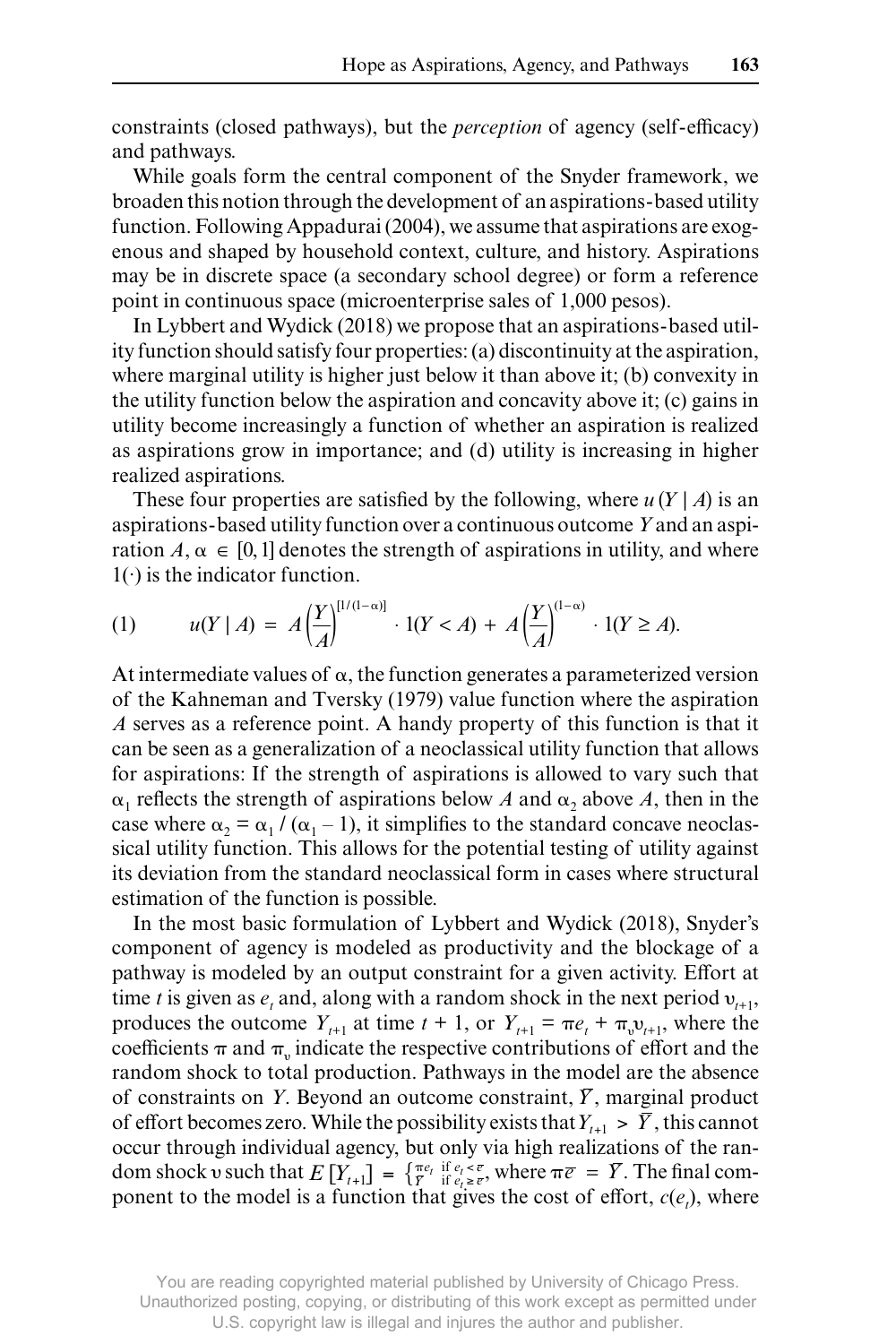effort is costly at an increasing rate, that is,  $c'(e_i) > 0$ ,  $c''(e_i) > 0$ , and  $c(0) = 0$ 0. The agent then solves the problem. Individuals thus choose optimal effort to maximize  $E[u_{t+1}] - c(e_t)$ .

While an optimal aspiration *A\** can be derived as endogenous to the model, we do not assume that individuals choose aspirations optimally. This is based on evidence that aspirations in large measure are established exogenously by local context (Appadurai 2004). However, we do allow for the idea that aspirations can be altered exogenously through an intervention.

An important extension to the model, which is key to the intervention in our experimental work, allows not just for *actual* agency and pathways, but the individual's *perception* of agency (self- efficacy) and *perception* of pathway blockage (what Sen [1999] calls "internal constraints"). Indeed, even in Snyder's conceptualization of hope, it is not just agency that is relevant, but the perception of agency in a given domain that is important. Snyder likewise understands the perception of pathways in their constraints to be equally important to behavior as what is actual. These distinctions are important because traditional approaches in development economics have focused on increasing productivity (e.g., schooling, vocational and business training) and relieving real economic constraints (e.g., microcredit, land reclamation, construction of infrastructure), and in the model these interventions could very well lead to greater levels of effort and economic welfare. However, the model helps illustrate that interventions that increase self- efficacy and that remove internal constraints may have equal or greater impact if it is the latter rather than the former that are binding.

Consider the impact of a conventional economic intervention in figure 4.1. Here a constraint is released (a pathway is opened), but where aspirations lie below these constraints. Because aspirations represent the binding constraint (rather than the more obvious economic constraint), effort, outcomes, expected utility, and net expected utility remain unchanged. In the case where an intervention that relaxes an economic constraint is released when aspirations are high, this may result in substantial impacts in the form of greater effort, higher outcomes, higher expected utility, and higher net expected utility. But when aspirations (or self-efficacy) is low, release of the economic constraint fails to affect these welfare measures.

In figure 4.2, however, we depict an intervention that increases self- efficacy and internal constraints in the context of an intervention in which economic constraints have been released. A primary example of this may be some form of child sponsorship (Wydick, Glewwe, and Rutledge 2013, 2017) in which the intervention not only increases agency through an after-school tutoring program (and avenues through the provision of tuition, uniforms, and other materials so that children may continue in school), but intentionally devotes resources to increasing aspirations about educational and vocational outcomes. Some practitioners refer to this kind of multifaceted intervention as "integral (or integrated) development," programs designed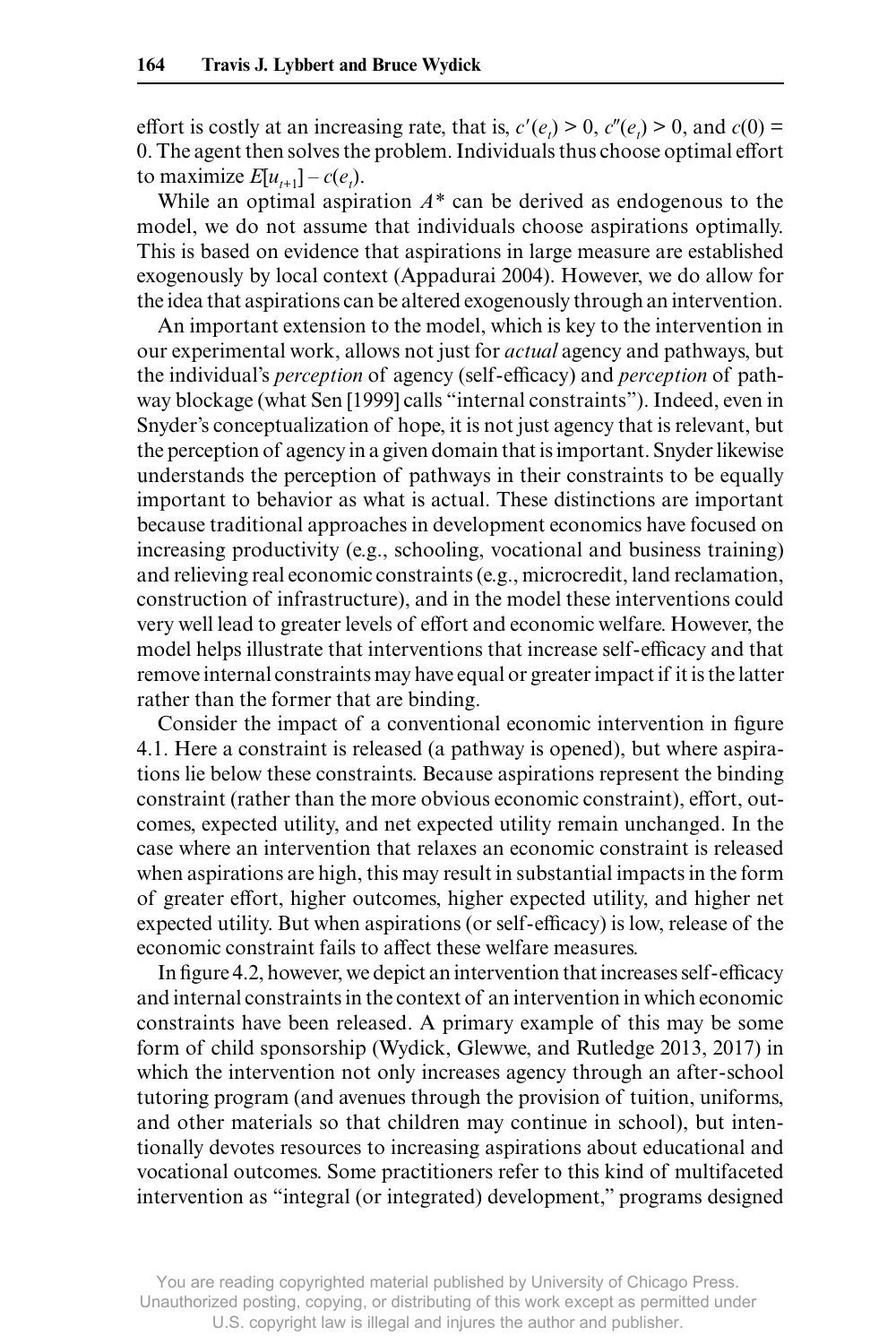

**Fig. 4.1 A new pathway opens, such as releasing a credit constraint, but this fails to have substantial impacts due to low aspirations**

to exploit complementarities between economic, psychological, spiritual, and social interventions.4 Our hope intervention in Oaxaca takes just such an approach in the context of a group of women who have had economic constraints ostensibly released via access to microfinance loans, but at least anecdotally have realized only very small impacts from microcredit.

### **4.5 Short- Term Effects in the Oaxaca Hope Project**

Here we present one- month follow- up results from a microfinance experiment in Oaxaca, Mexico, that follows from the theoretical framework outlined above. A presentation of the longer- term impacts of the intervention will be forthcoming in subsequent work. Our experiment was implemented with our field partner, Fuentes Libres, a nonprofit, faith- based organization affiliated with the Evangelical Covenant Church that is engaged in a number of activities to promote justice and economic opportunity for impoverished women of all faith backgrounds in the state of Oaxaca, Mexico.

<sup>4.</sup> The United Nations Development Programme, the Organization of American States, Save the Children, World Vision, and Compassion International are several of many development organizations that espouse an integrated- development approach.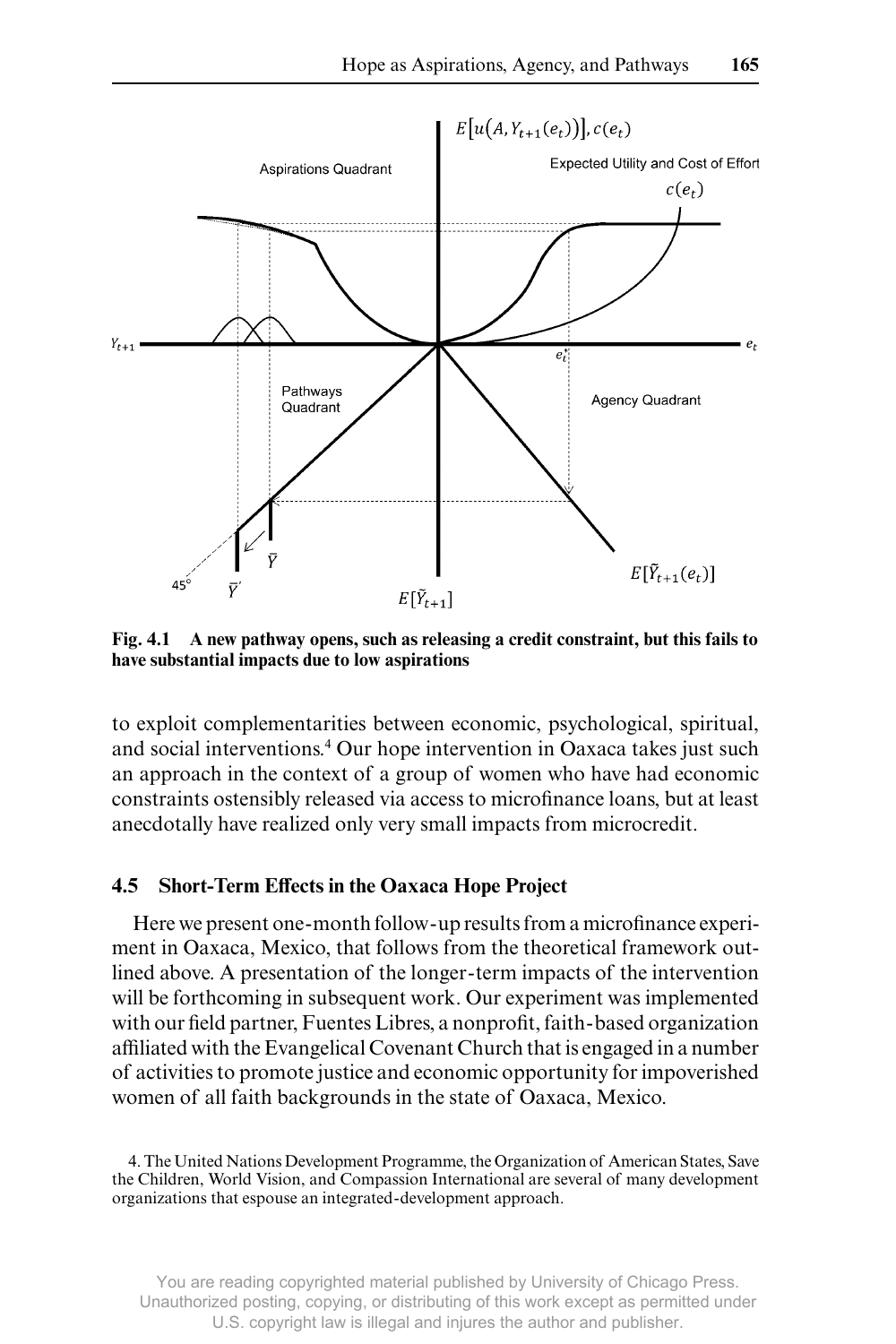

**Fig. 4.2 Graphical depiction of the economic model of hope**

*Note:* Optimal effort (*e\**) with "pathways" constraint binding below aspiration and optimal expected utility net of cost of effort depicted by  $E[u]$  –  $c$ . Increased perception of self-efficacy drives the individual from a low-effort trap to a higher effort and higher utility.

Part of the work of Fuentes Libres involves the operation of fifty-two community banks in the state of Oaxaca. About 60 percent of these community banks are located near the Mexican Isthmus that separates the Caribbean from the Pacific Ocean in the southern part of the country, with the remaining 40 percent located in and around the periurban regions of the state capital of Oaxaca City. All of the roughly 600 community bank members are female. Meetings in the community banks occur weekly, where women pay off current loans and make savings deposits. A minimum savings contribution of twenty pesos per week is required of each community bank member. The size of the fifty-two community banks range from about six to thirty members, the median size being thirteen members.

We carried out a stratified cluster randomization using pairwise matching. Groups were matched into pairs by a hierarchical process based on focus group interviews with loan officers to rank factors in order of the importance to community bank performance. To form matched pairs, community banks were first clustered by loan officer, then among those with the same loan officer, and banks were matched by size. When there were more than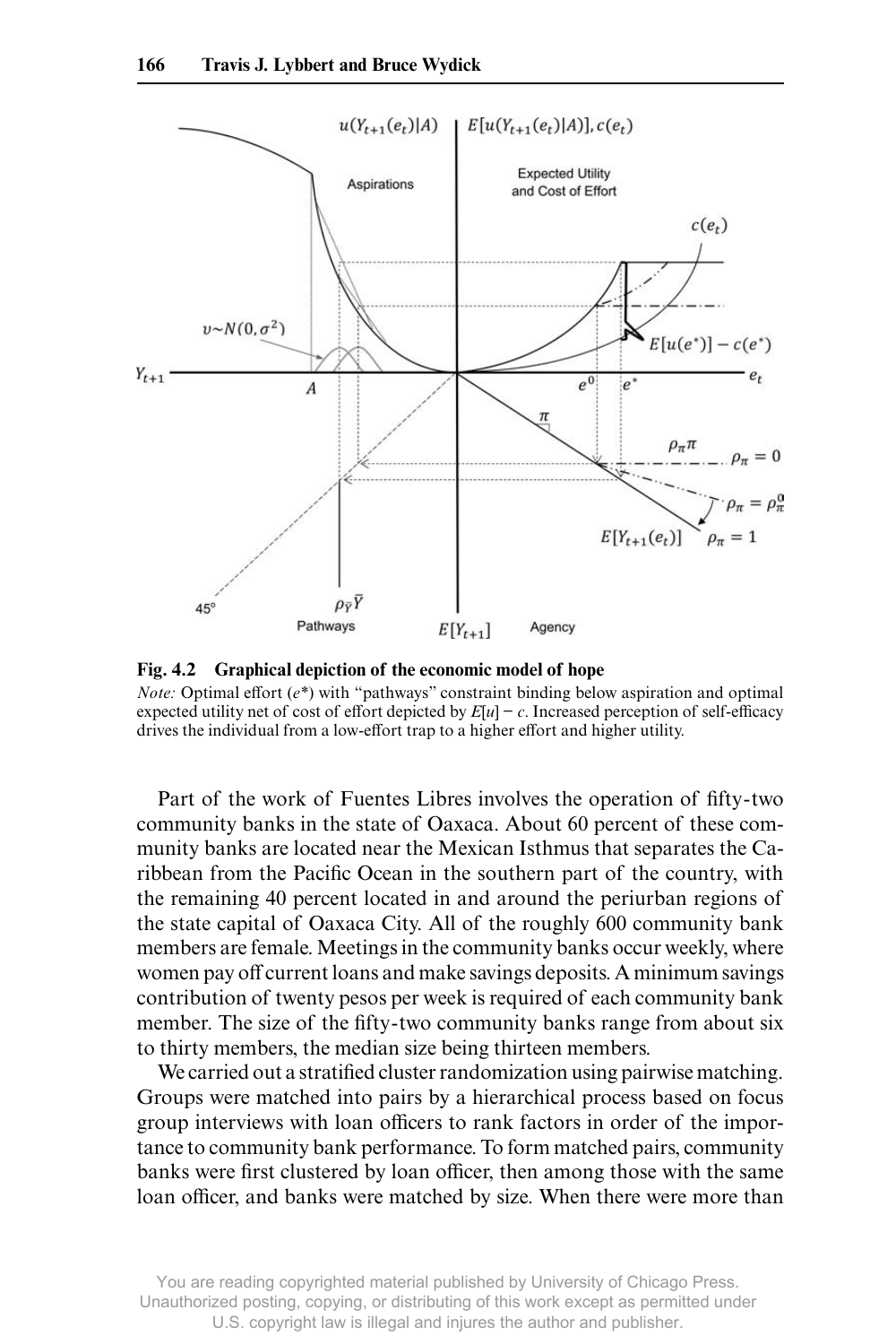two banks of nearly identical size, community banks were then matched by number of loan cycles, then if close similarities continued to exist, respectively by age of members, and then by similarity of microenterprises within the group until twenty- six matching pairs consisting of A and B groups were formed. A single coin was then flipped to determine whether the twenty-six A- banks or twenty- six B- banks would be selected into treatment status, with the other chosen for control. In total, 601 community bank members took part in the experiment, 326 in the 26 treatment banks and 275 in the 26 control banks. Table 4.1 shows that treatment and control were well- balanced over twenty- four variables at baseline.

The baseline survey obtained data on basic control variables such as age, marital status, and education. It also contains sets of five questions each on aspirations, agency, and conceptualization of avenues out of poverty.<sup>5</sup> These questions were designed to create indices capturing changes in Snyder's three components of hope. The survey also contained questions obtaining subjective measures of well- being and happiness, optimism, future orientation, risk aversion, and spiritual questions oriented toward ascertaining an individual's perception of locus of control. Subjects also filled out a 3 × 3 matrix of hypothetical levels of sales based on interactions of three levels of work effort (high, medium, low) and three levels of "luck" (good, normal, and bad). Variation in sales across levels of effort relative to the total variation in the matrix yields a measure of self-efficacy or agency from an ANOVA-type calculation on the ratio of the variation in sales due to changes in effort over the total variation in sales within the matrix.

## 4.5.1 Treatment

There are three aspects to the hope intervention carried out among the community banks selected for treatment. First, a film crew from Sacramento State University produced a documentary on four of the women who were deemed by the directors and loan officers to have been among the most successful in using their microloans to expand their enterprises. The thirty-five-minute documentary was filmed in Oaxaca and produced and edited in Sacramento, California, under the direction of film studies

5. Questions to gauge aspirations included "It is better learn to accept the reality of things than to dream for a better future"; "It is better to have aspirations for your family than to accept each day as it comes"; "I am satisfied with the current sales and profits from my business"; "It is wiser to establish business goals than to address situations as they arrive"; and "I have specific goals and plans for the future growth of my business." Questions regarding agency included "On a scale of 0 to 10, how important is *hard work/being lucky* to prospering in business? hard work being lucky with "My future is shaped mainly by my own actions rather by than being lucky\_\_\_\_\_"; "My future is shaped mainly by my own actions rather by than the actions of others"; "I often have difficulty leading and influencing my friends and neighbors"; and "Women like me can help bring about positive change in our community." Questions addressing pathways out of poverty included "I can find a way to solve most problems"; "If my business sales are low, I know how to explore new markets"; "I become discouraged easily when I encounter obstacles in my business"; "If my current business fails, I could start a new business selling a different product"; and "I understand the different ways to succeed in business."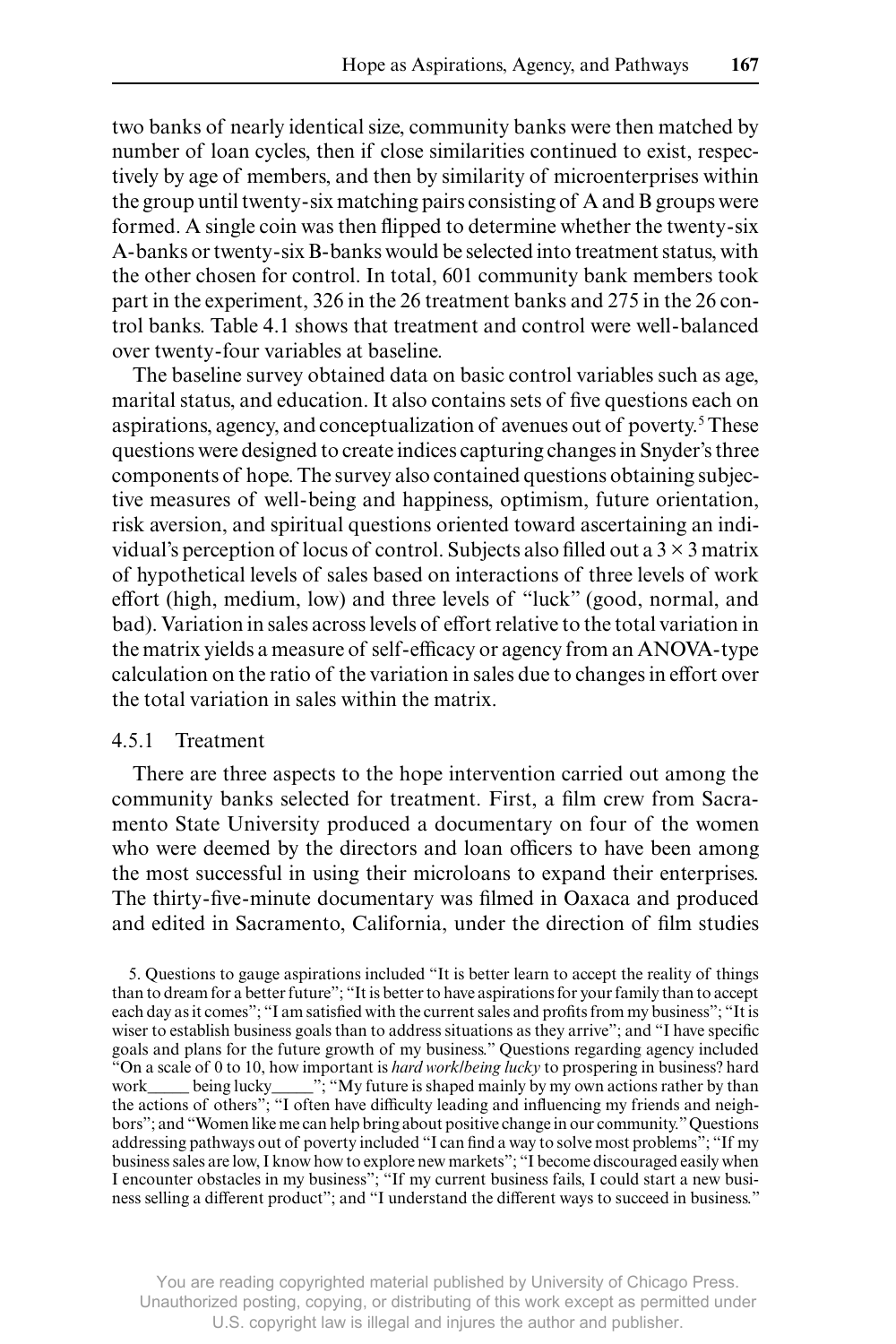| Table 4.1                                                                                                                                                                 |      | Means and balancing tests             |                                                          |                                                           |                                                         |                                         |                                            |                                                        |                                                           |
|---------------------------------------------------------------------------------------------------------------------------------------------------------------------------|------|---------------------------------------|----------------------------------------------------------|-----------------------------------------------------------|---------------------------------------------------------|-----------------------------------------|--------------------------------------------|--------------------------------------------------------|-----------------------------------------------------------|
| Variables                                                                                                                                                                 |      | $\frac{2}{3}$                         | Education<br>$\widehat{c}$                               | Religion<br>$\odot$                                       | Number of<br>children<br>$\widehat{\mathcal{F}}$        | children $<$ 18<br>Number of<br>$\odot$ | leader<br>Bank<br>$\widehat{\mathfrak{S}}$ | $\Pi$ othing<br>business<br>$\epsilon$                 | business<br>Food<br>$\circledast$                         |
| Baseline control group<br>Hope group                                                                                                                                      | mean | $2.670*$<br>(1.350)<br>41.0           | $(0.547)$<br>$(0.601)$<br>7.31                           | $-0.068$<br>(0.062)<br>0.27                               | $\begin{array}{c} 0.099 \\ (0.218) \\ 2.91 \end{array}$ | $-0.282***$<br>(0.130)<br>1.34          | $-0.024$<br>(0.028)<br>0.28                | $\begin{array}{c} 0.022 \\ 0.037) \\ 0.13 \end{array}$ | $0.073*$<br>(0.042)<br>0.30                               |
| Variables                                                                                                                                                                 |      | business<br>Grocery<br>$\circledcirc$ | Hope-3<br>index<br>(10)                                  | Hope-7<br>index<br>$\left(11\right)$                      | Happiness<br>index<br>(12)                              | Optimism<br>index<br>(13)               | Aspirations<br>index<br>(14)               | Agency<br>index<br>(15)                                | Avenues<br>index<br>(16)                                  |
| Baseline control group<br>Hope group                                                                                                                                      | mean | (0.024)<br>$-0.013$<br>0.064          | $\begin{array}{c} 0.068 \\ (0.131) \\ -0.34 \end{array}$ | $\begin{array}{c} 0.025 \\ (0.125) \\ -0.054 \end{array}$ | $-0.022$<br>$(0.160)$<br>$8.68$                         | $-0.070$<br>$(0.169)$<br>$8.62$         | $-0.047$<br>$(0.118)$<br>$-0.010$          | $-0.002$<br>$(0.130)$<br>$0.041$                       | $\begin{array}{c} 0.089 \\ (0.134) \\ -0.112 \end{array}$ |
| Variables                                                                                                                                                                 |      | Future<br>orient.<br>$(17)$           | obv. index<br>Spiritual<br>$^{(18)}$                     | <b>Business</b><br>hours<br>(19)                          | Weekly<br>sales<br>(20)                                 | Weekly<br>profits<br>$(21)$             | Weekly<br>savings<br>(22)                  | Employees<br>(23)                                      | employees<br>Plans for<br>(24)                            |
| Baseline control group<br>Hope group                                                                                                                                      | mean | (0.123)<br>$-0.004$<br>$-0.044$       | (0.005)<br>$-0.062$                                      | $-0.181$<br>(3.319)<br>35.3                               | (317.135)<br>85.478<br>2,274.1                          | (121.387)<br>100.423<br>827.2           | (11.041)<br>17.279<br>46.5                 | $-0.001$<br>$(0.039)$<br>$0.106$                       | $(0.060)$<br>0.543<br>$-0.056$                            |
| Note: Regression of variable on treatment only. Clustered standard errors in parentheses.<br>**Significant at the 5 percent level<br>*Significant at the 10 percent level |      |                                       |                                                          |                                                           |                                                         |                                         |                                            |                                                        |                                                           |

You are reading copyrighted material published by University of Chicago Press. Unauthorized posting, copying, or distributing of this work except as permitted under U.S. copyright law is illegal and injures the author and publisher.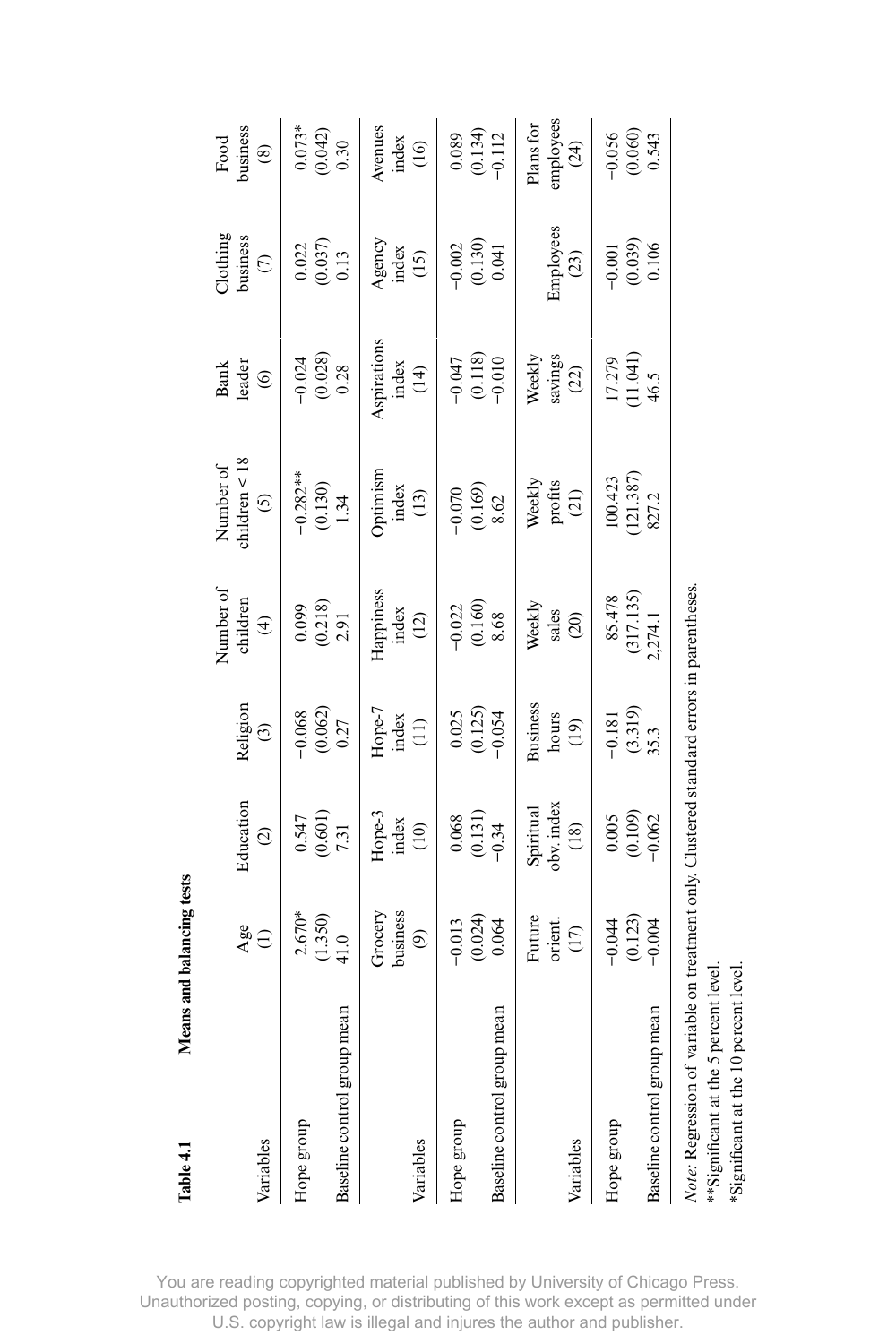

2. ABILITIES: "I can do all things through him who strengthens me." (Philippians 4:13, NRSV)

3. AVENUES: "In all your ways acknowledge him, and he will make straight your paths." (Proverbs 3:6, NRSV)

MY GOALS:

WEEKLY SALES: WEEKLY SAVINGS: MY FUTURE GOAL:

## **Fig. 4.3 Original Spanish text and English translation of the goal- setting magnet provided to women in treated groups**

*Note:* English versions of Bible verses are from the New Revised Standard Version Bible, © 1989 National Council of the Churches of Christ in the United States of America. Used by permission. All rights reserved worldwide.

professor and documentary producer Robert Machoian. The documentary film was screened to treatment banks immediately after the baseline survey was carried out in these locations. Initial impressions were that the women took pleasure in seeing the film, and focus groups carried out after the film indicated that women found the film to be highly inspiring to them.

After viewing the documentary, the borrowers in the twenty- six treatment groups received a three- by- eight- inch refrigerator magnet, articulating Snyder's three components of hope, which were translated as *Aspiraciones*, *Habilidades*, and *Avenidas* in Spanish. Congruent with the faith- based nature of the nongovernmental organization, an inspirational scripture verse was given under each of these three words (see figure 4.3). At the bottom of the refrigerator magnet there were three spaces for women to write in personal goals for weekly sales in their enterprise, weekly savings in the community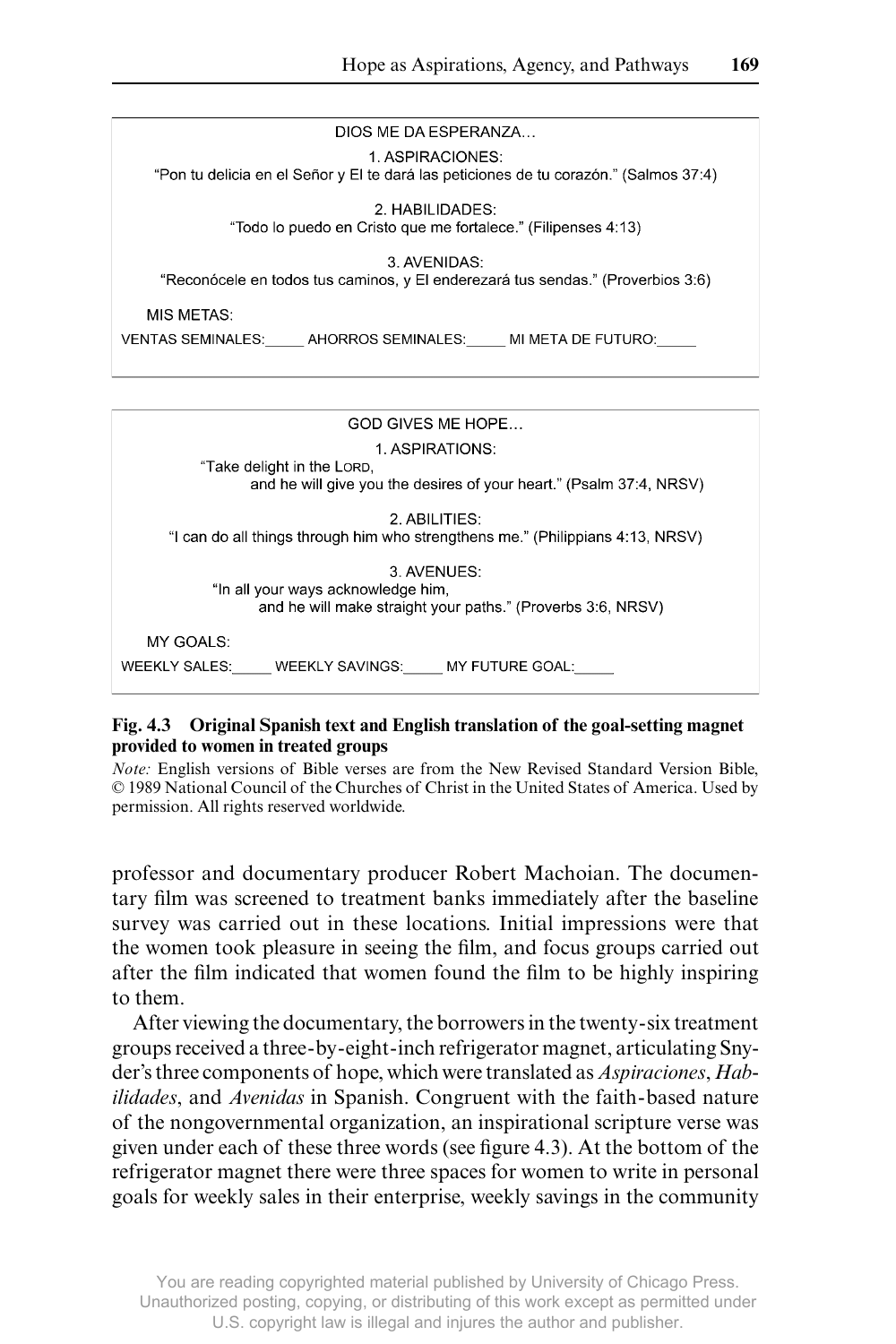bank, and a long- term goal. Common goals were leasing a stall in a market, sending a son or daughter to high school or college, or adding a room to the house.

The third aspect of the intervention was a four- week "hope curriculum," in which each of the components of hope were discussed for approximately half an hour during the weekly community bank meeting, and a fourth week consisted of the discussion of several case studies. In these case studies women had to learn how to apply the different components of hope to practical microenterprise problems. The curriculum, however, was designed as much as possible to be scrubbed of any traditional type of business or financial training. Only the "soft skills" of developing goals and aspirations, enhancing self- efficacy, and the practice of visualizing pathways from poverty were emphasized in the curriculum.

To enhance the quality of our microenterprise data, loan officers carried out a short review of basic accounting and bookkeeping with *both* treatment and control groups approximately two months before the experiment. However, the intervention carried out during the treatment carefully avoided imparting any such hard business skills to the women in treated community banks. Based on the strong compliance with this design feature, we are confident that any differences between the groups at end line are either idiosyncratic or are due to the hope intervention.

Five weeks after the baseline survey and the completion of the hope curriculum, we conducted a follow- up survey that was virtually identical to the baseline survey. We present ANCOVA regressions that estimate impact at one month (more specifically five weeks) after the intervention is estimate impacts on psychological and business variables. We estimate intervention impacts using ANCOVA due to its greater efficiency than difference- in- differences using experimental data with baseline and follow- up surveys (McKenzie 2012). Our specification is

$$
y_{ijt} = \alpha + \tau \text{Treat}_j + \theta y_{ijt-1} + X_i'\beta + \varepsilon_{it},
$$

where  $X'_i\beta$  are a vector of variables that include controls for age, education, religion, number of children, children under age eighteen, bank leader, dwelling index, loan officer, type of business, and missing baseline data. The ANCOVA estimates also control for the baseline value of the impact variable. The coefficient  $\tau$  measures impact. The results we present are for only the first (one- month) follow- up survey.

## 4.5.2 Results

We created indices of our variables based on Kling, Liebman, and Katz (2007) in which the dependent variables are de- meaned and standardized to give them equal weighting in an index that is also then standardized to give it mean zero and unit variance to provide a more comparable interpretation for impacts.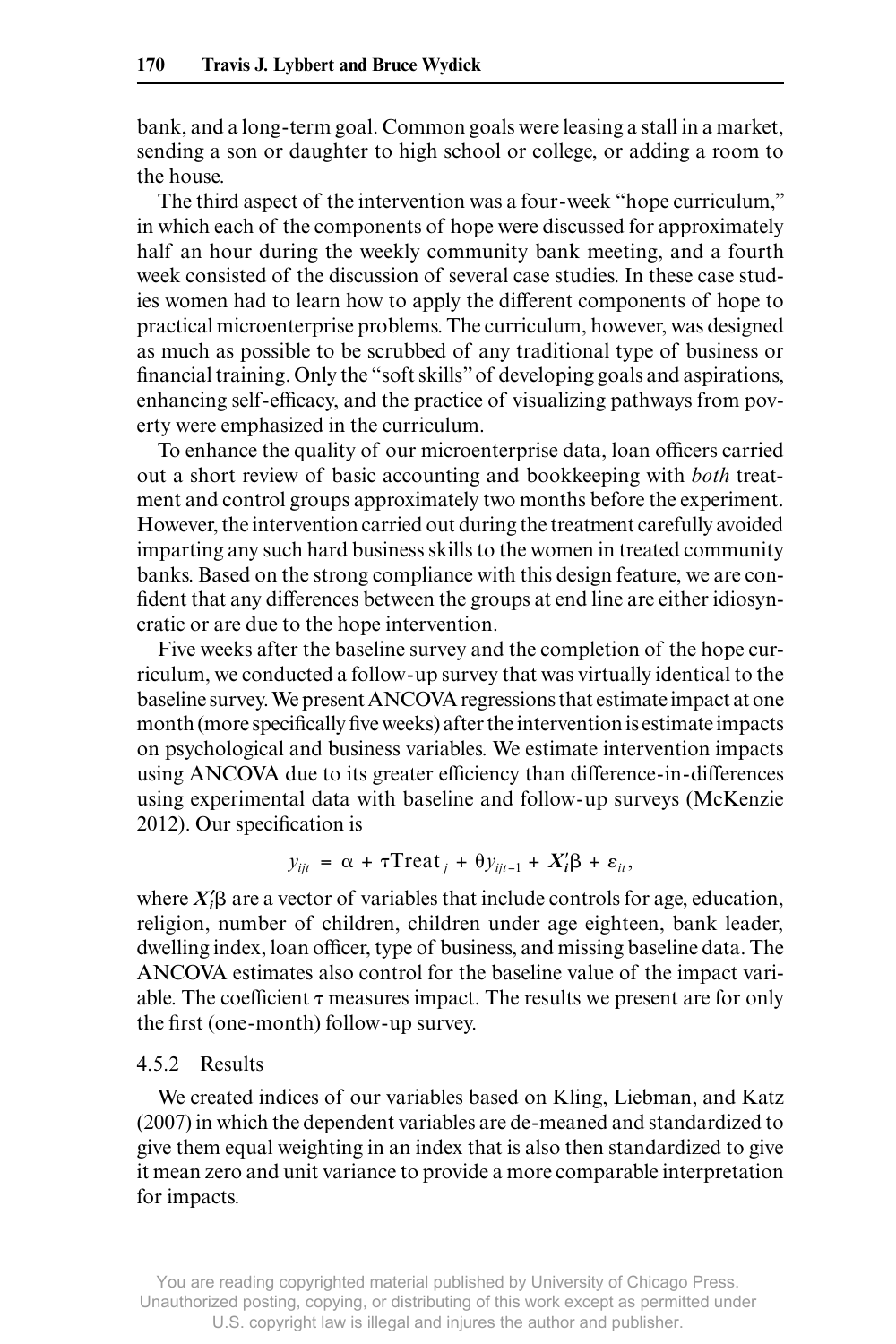|              |                       |                            | $-$                    |                     |                      |
|--------------|-----------------------|----------------------------|------------------------|---------------------|----------------------|
| Variables    | Happiness<br>(1)      | Optimism<br>(2)            | Aspirations<br>(3)     | Agency<br>(4)       | Pathways<br>(5)      |
| Hope group   | 0.099<br>(0.094)      | 0.098<br>(0.077)           | $0.244***$<br>(0.077)  | 0.054<br>(0.073)    | 0.036<br>(0.084)     |
| Observations | 555                   | 555                        | 555                    | 555                 | 555                  |
| R-squared    | 0.096                 | 0.118                      | 0.206                  | 0.191               | 0.237                |
|              | Future<br>orientation | Risk-aversion<br>reduction | <b>ANOVA</b><br>agency | Hope-3<br>index     | Hope-7<br>index      |
| Variables    | (6)                   | (7)                        | (8)                    | (9)                 | (10)                 |
| Hope group   | $0.125*$<br>(0.073)   | 0.031<br>(0.092)           | $-0.005$<br>(0.021)    | $0.149*$<br>(0.074) | $0.174**$<br>(0.085) |
| Observations | 555                   | 592                        | 548                    | 555                 | 555                  |
| R-squared    | 0.148                 | 0.173                      | 0.073                  | 0.298               | 0.291                |

*Note:* ANCOVA regressions include controls for baseline value of impact variable, age, education, religion, number of children, children under age eighteen, bank leader, dwelling index, loan officer, type of business, and missing baseline data. Clustered standard errors at community group level in parentheses.

\*\*\*Significant at the 1 percent level.

**Table 4.2 ANCOVA estimations: psychology**

\*\*Significant at the 5 percent level.

\*Significant at the 10 percent level.

Our first results show impacts on psychological variables and are given in table 4.2 and figure 4.4. Our intervention clearly strongly impacted aspirations, and our aspirations index increased by  $0.24\sigma$ , significant at the  $0.01$ percent level. Point estimates point to increases in agency and pathways, but these are much smaller (0.054 $\sigma$  and 0.036 $\sigma$ ) and not statistically significant, roughly half the size of their standard error. Columns (1) and (2) in table 4.2 show point estimates indicating that happiness and optimism increased approximately  $0.10\sigma$  under treatment, but the 95 percent confidence intervals of these estimates contain zero. Future orientation increases among the treated by  $0.13\sigma$ , significant at the 10 percent level. Smaller point estimate increases are seen in risk-aversion reduction  $(0.03\sigma)$  and our ANOVA-based measure of agency actually shows a slight reduction  $(-0.005\sigma)$ .

Nevertheless, our Hope-7 index (which includes all seven of our variables potentially related to hope: aspirations, agency, avenues, happiness, optimism, future orientation, and risk- aversion reduction) increases significantly (at the 5 percent level) by  $0.17\sigma$  and our Hope-3 index (which contains only Snyder's three components—aspirations, agency, and pathways) increases by  $15\sigma$ . The increase in the overall hope indices, however, is due to two factors: first, that nearly every hope- related factor displayed positive point estimates, and second that the impact on aspirations was substantial. Indeed, the overall impact on hope was driven largely by increases in aspirations. It seems that, at least in the short term, it is easier to raise aspirations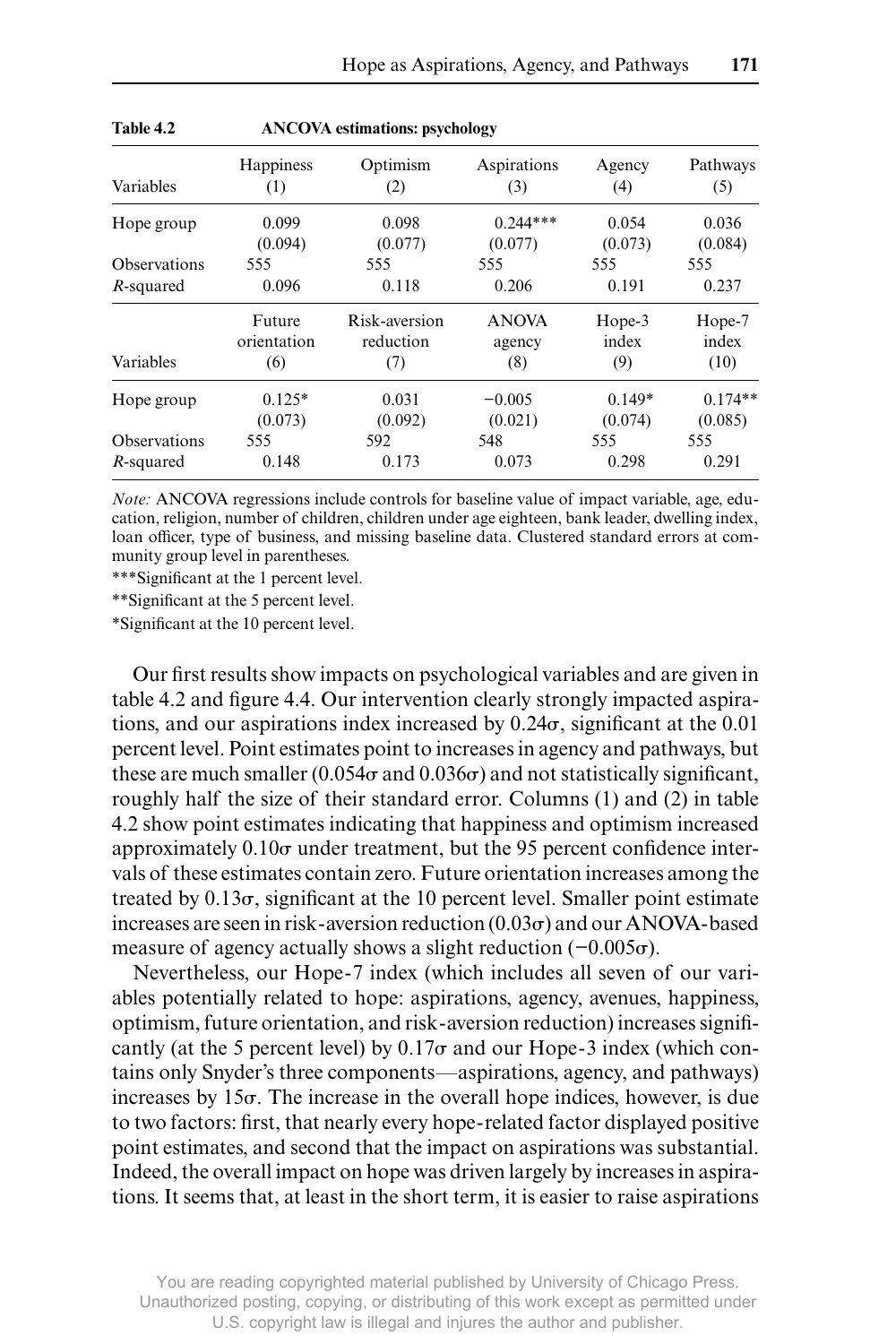

**Fig. 4.4 Impact estimates from hope intervention, ANCOVA estimations, one**month follow-up

than it is to increase self- efficacy or conceptualization of pathways out of poverty. Impacts on small enterprise outcomes of the women in our study are shown in table 4.3 and figure 4.5. We expected the number of hours per week that women dedicated to her business to increase with increased aspirations, however, our point estimates indicate a negative impact here, although statistically insignificant. Our ANCOVA point estimates find positive impacts on log sales (increase of 17.7 percent), log profits (increase of 19.1 percent), and log community bank savings (increase of 14.2 percent), although the 95 percent confidence interval for all of these includes zero. As we suspected after only a little more than a month after treatment, we find no increase in employees, or even plans for new employees. A standardized business performance index increases by  $0.095\sigma$ , but is statistically insignificant.

In summary, we find some evidence that after one month our intervention increased aspirations and future orientation among women in treated community banks who received the hope intervention, but less evidence that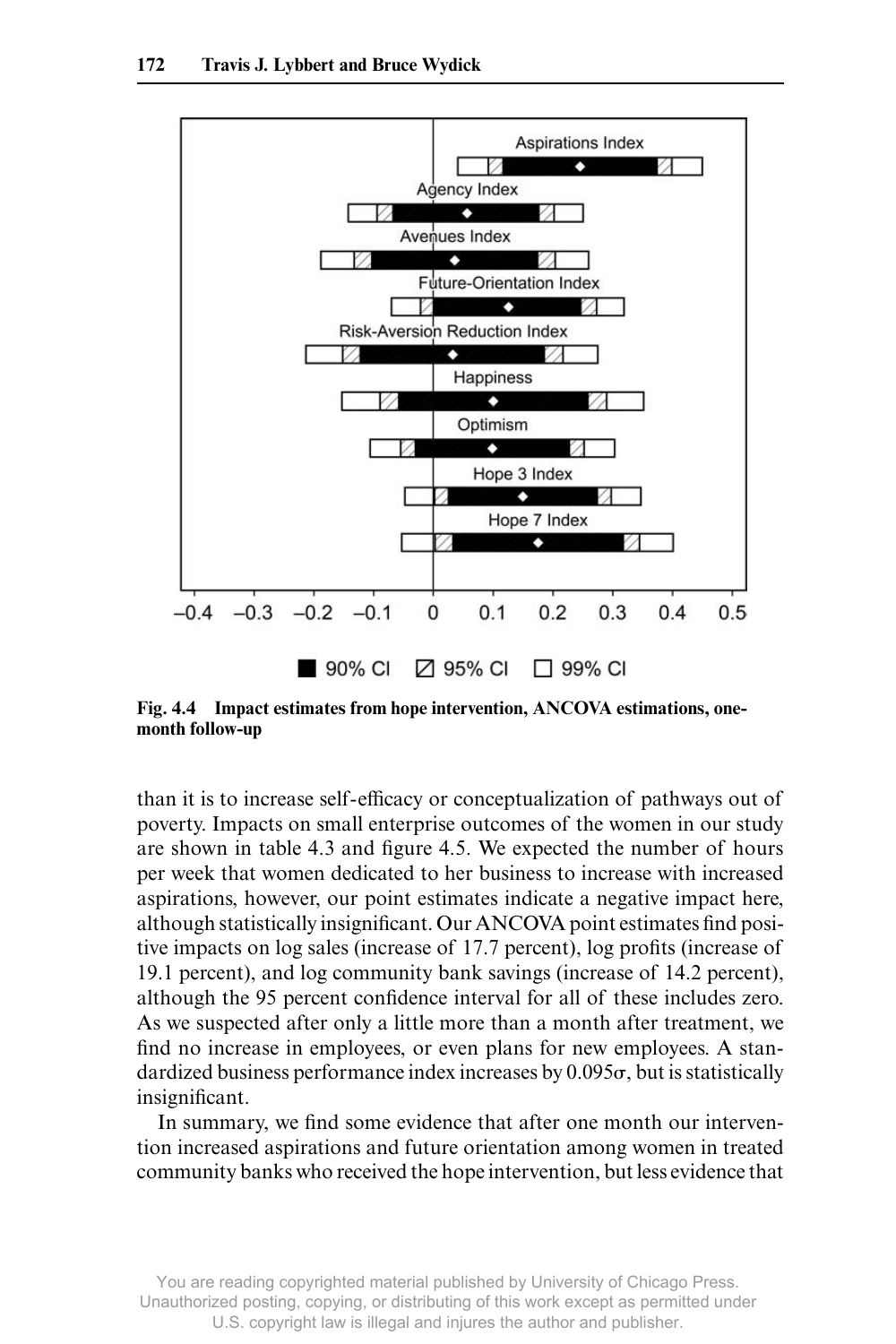| Variables    | <b>Business</b><br>hours<br>(1) | Log weekly<br>sales<br>(2)     | Log weekly<br>profits<br>(3)  | Log weekly<br>savings<br>(4)       |  |  |
|--------------|---------------------------------|--------------------------------|-------------------------------|------------------------------------|--|--|
| Hope group   | $-1.104$<br>(1.800)             | 0.177<br>(0.150)               | 0.191<br>(0.134)              | 0.142<br>(0.091)                   |  |  |
| Observations | 550                             | 551                            | 549                           | 544                                |  |  |
| $R$ -squared | 0.352                           | 0.280                          | 0.271                         | 0.167                              |  |  |
| Variables    | Employees<br>(5)                | Plans for<br>employees?<br>(6) | Bus. perform.<br>index<br>(7) | Anderson<br><b>BP</b> index<br>(8) |  |  |
| Hope group   | $-0.006$<br>(0.025)             | $-0.005$<br>(0.041)            | 0.095<br>(0.091)              | 0.085<br>(0.088)                   |  |  |
| Observations | 550                             | 549                            | 555                           | 555                                |  |  |
| R-squared    | 0.354                           | 0.242                          | 0.336                         | 0.335                              |  |  |

**Table 4.3 ANCOVA estimations: business outcomes**

*Note:* ANCOVA regressions include controls for baseline value of impact variable, age, education, religion, number of children, children under age eighteen, bank leader, dwelling index, loan officer, type of business, and missing baseline data. Clustered standard errors at community group level in parentheses.

other important psychological variables, such as agency, were impacted by the treatment. We find modest evidence for positive impacts on business performance, where point estimates are quite large, but cannot reject the null hypothesis of no impact at this early stage of follow- up.

Could these effects have been created by other aspects of our intervention than augmenting aspirations, agency, and illuminating pathways out of poverty? While our experiment targeted only these phenomena in the design of the documentary, the reminder, and the hope curriculum, as is the case with many experiments it is possible that women in treated groups exerted more effort in their businesses simply because they felt that someone else cared about their performance or through other types of Hawthorne effects. While we cannot rule out such confounding effects, the design and implementation of the experiment attempted to avoid introducing such differences. Specifically, data collection and the weekly group meetings with loan officers were identical in both treated and control groups. Any such Hawthorne effects would have to come from the implementation of the hope treatment itself.

Our hope intervention continued for twelve months, during which subjects in treatment continued to engage in goal- setting exercises, self- esteem development, and exercises in conceptualizing pathways out of poverty via their microenterprises. In future work we will report one- year impacts from this longer- term intervention.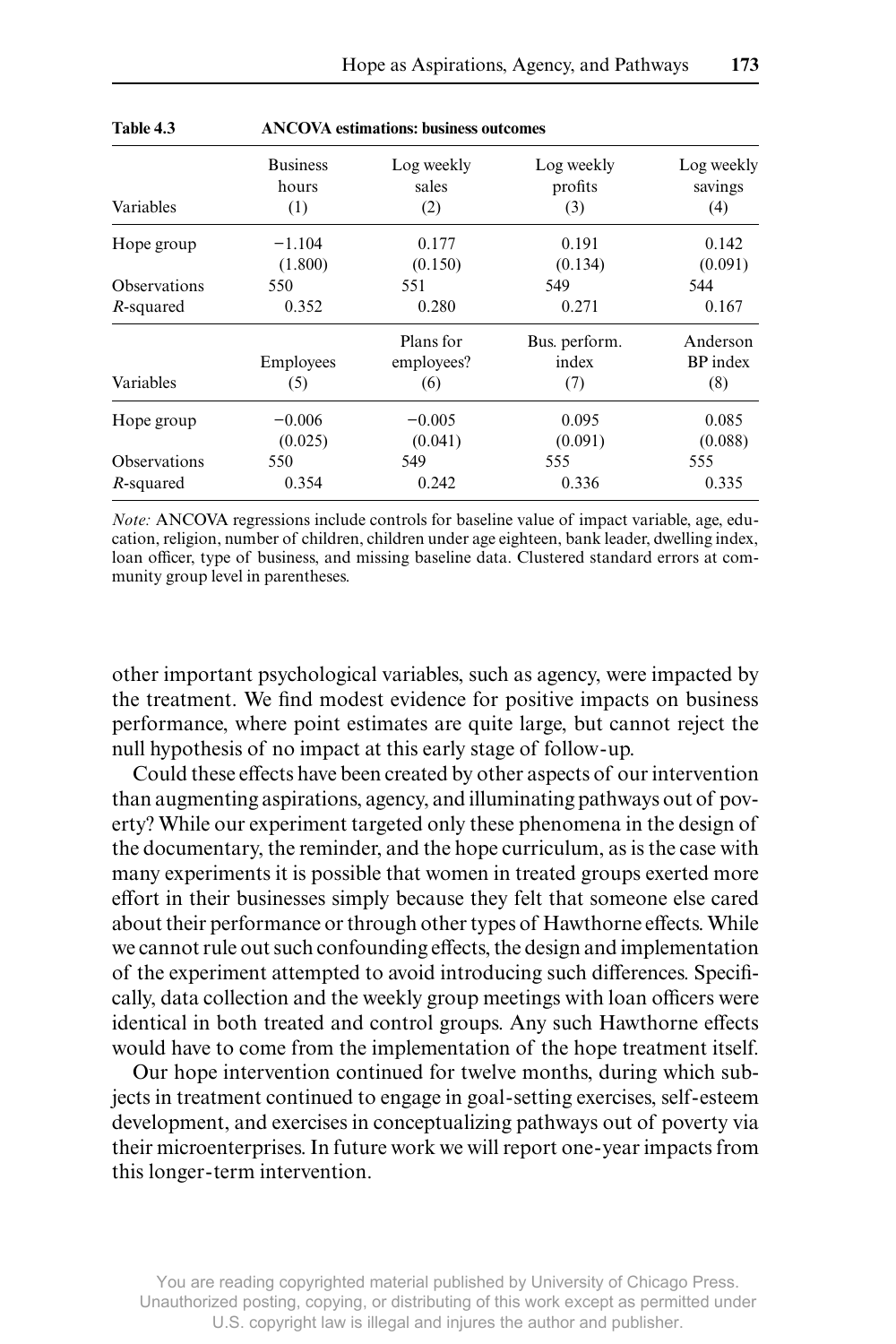

**Fig. 4.5 Impact estimates from hope intervention, ANCOVA estimations, one**month follow-up

### **4.6 Reflections on Hope and Poverty Dynamics**

Can hopelessness among the poor create poverty traps? We have explored potential answers to this question throughout this chapter by considering potential complementarities between hope and poverty dynamics. A small but growing evidence base provides some support for an affirmative answer. Hopelessness can, it seems, create a vicious cycle in which pessimistic beliefs create a self- fulfilling prophecy leading to prolonged episodes of poverty. Indeed, in this volume (chapter 3), Haushofer and de Quidt present a model in which depression induced by a negative shock makes an individual so pessimistic regarding returns to any effort that effort is reduced to zero, creating a poverty trap dynamic. Hope is directly related to escape from this kind of trap in that hope creates optimism about the returns to effort. But while hope embodies optimism, aspirational hope as defined in modern positive psychology is different from optimism. Aspirational hope is a much richer concept that embodies not only optimism about the returns to effort through perceived agency and self- efficacy, but is characterized first by a clear direction of intended and desired progress in the form of goals and aspirations and by the ability to visualize achieving these aspirations through specific and realistic pathways of progress.

Whether it is possible to break poverty traps by raising this kind of aspirational hope is an important question—to which our microfinance experi-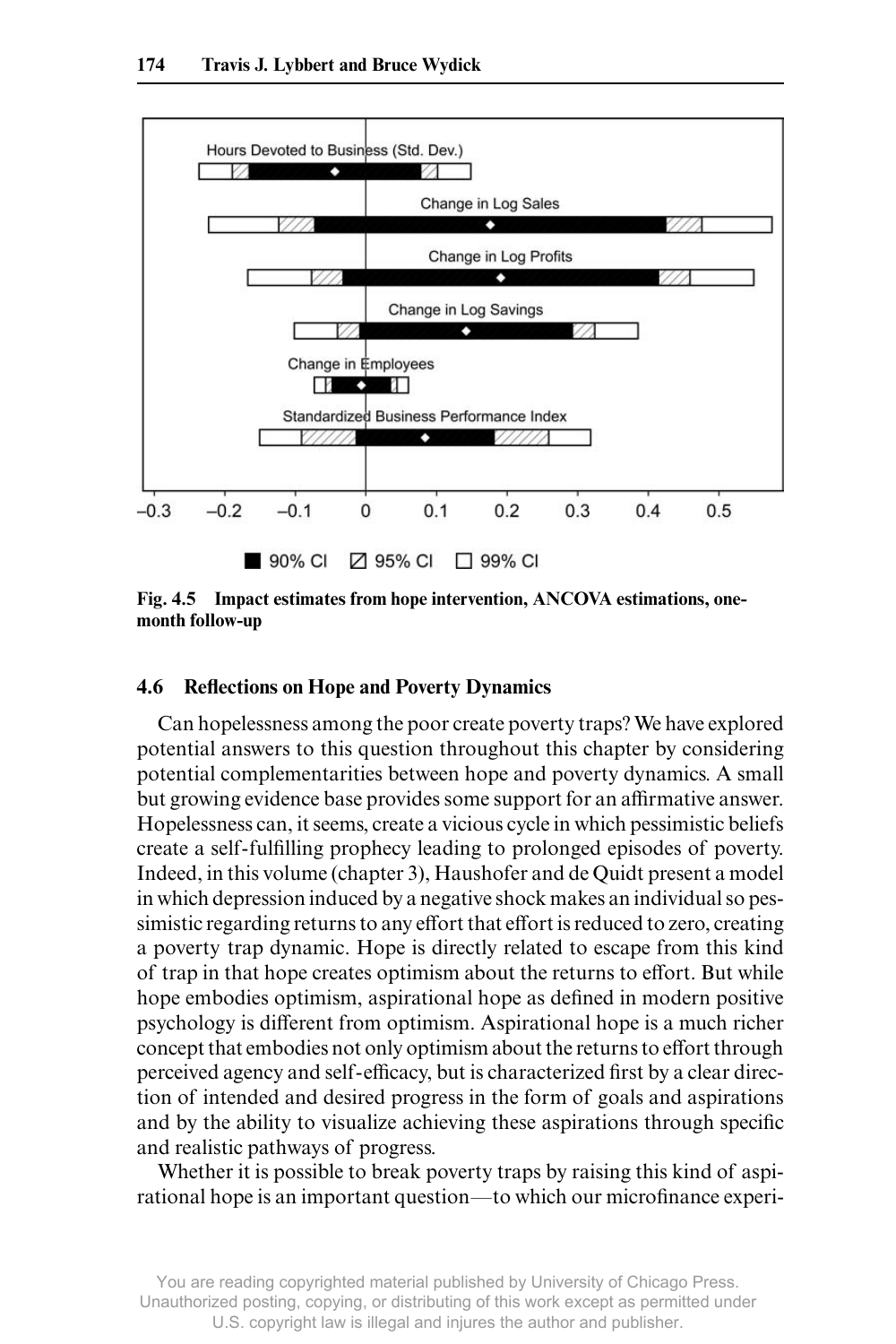ment aims to contribute. We believe hope may play an important role in poverty dynamics in general, but a few caveats are worth noting. Relieving internal constraints should rarely be viewed as a substitute for relieving external constraints. In many cases, internal and external constraints are likely to be strong complements, but in others it may be that external constraints are binding and that interventions targeting internal constraints will have little impact at all. Well-intentioned practitioners and organizations have frequently implemented interventions to relieve external constraints with little effect on the intended beneficiaries. While there are many potential explanations for ineffective interventions, internal constraints may play an important role. Such internal constraints may reflect long periods of pessimism and "learned helplessness" that have developed over protracted periods of poverty and deprivation. This is the situation, at least anecdotally described to us by practitioners, that has existed among many indigenous women in Oaxaca, who have enjoyed access to resources such as microcredit for many years, but have realized very little real gain from these interventions.

As such, the ability to diagnose different varieties of poverty traps in practice is a critical but underappreciated skill among both development economists and practitioners. Learning to differentiate between poverty traps in which psychological factors or strictly economic factors constitute the binding constraint is fertile new ground for development economists and practitioners alike. Thus, the first question we as development economists should ask when poverty traps are invoked as an explanation of low standards of living is, "What is the structural, social or behavioral force behind the welfare dynamics that produce this presumed poverty trap?" The small but growing and exciting literature on the economics of hope may enhance our ability to address this critical question—and, through an improved understanding of the underlying forces at play, induce greater creativity in formulating policies and interventions that create integrative models of development aimed at alleviating chronic poverty in such cases. We intend this work to inroads into these research topics and questions at the intersection of behavioral and development economics.

## **References**

- Appadurai, A. 2004. "The Capacity to Aspire: Culture and the Terms of Recognition." In *Culture and Public Action*, edited by V. Rao and M. Walton, 59–84. Palo Alto, CA: Stanford University Press.
- Bandura, A. 1977. "Self-Efficacy: Toward a Unifying Theory of Behavioral Change." *Psychological Review* 84:191.
- Beaman, E., E. Duflo, R. Pande, and P. Topalova. 2012. "Female Leadership Raises Aspirations and Educational Attainment for Girls: A Policy Experiment in India." *Science* 335 (6068): 582–86.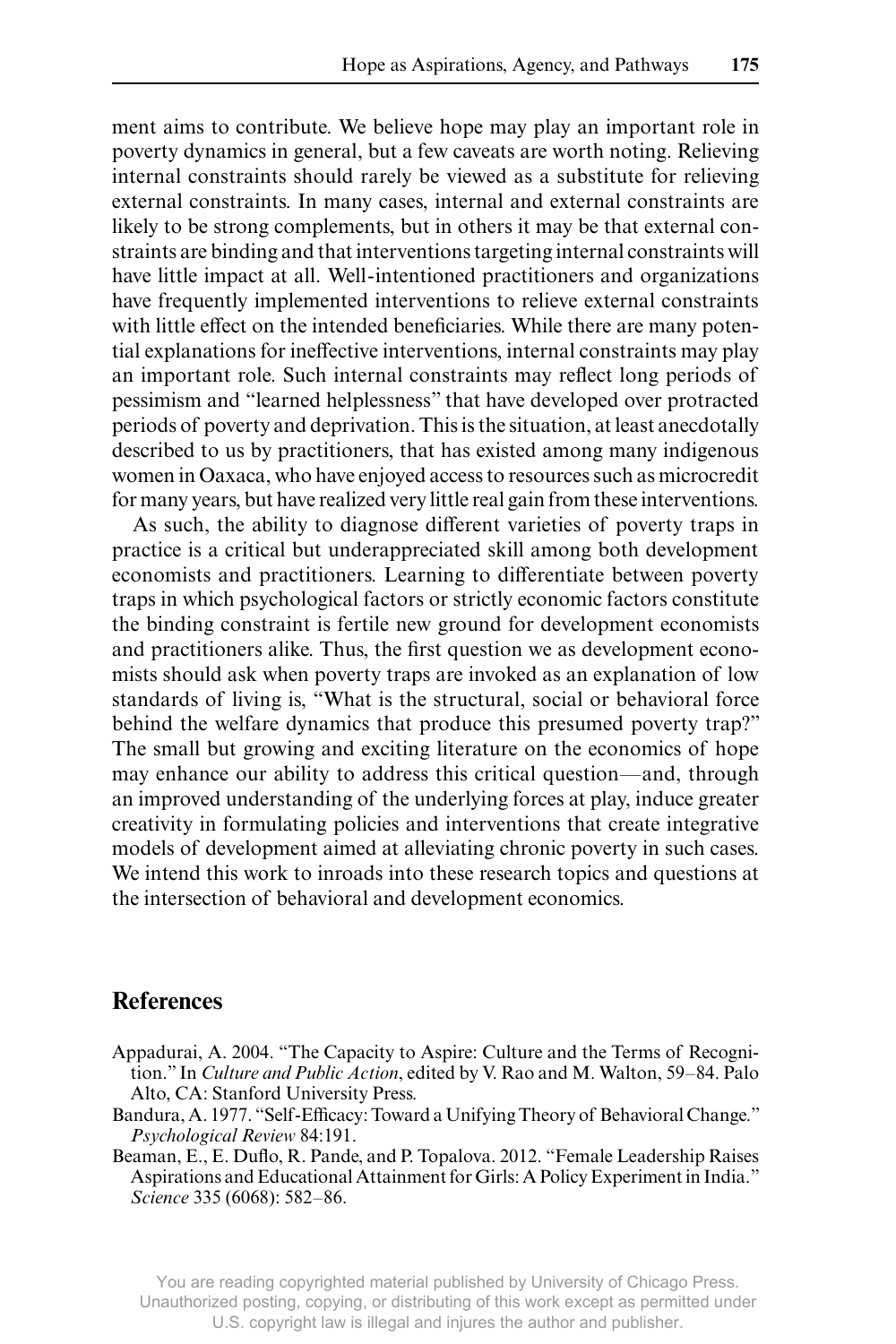- Bernard, T., S. Dercon, K. Orkin, and A. S. Taffesse. 2013. "Learning with Others: A Field Experiment on the Formation of Aspirations in Rural Ethiopia." Working paper, Oxford University.
- Bloem, J., D. Boughton, K. Htoo, A. Hein, and E. Payongayong. Forthcoming. "Measuring Hope: A Quantitative Approach with Validation in Rural Myanmar." *Journal of Development Studies*.
- Bogliacino, F., and P. Ortoleva. 2013. "The Behavior of Others as a Reference Point." Research Paper no. 13-55, Columbia Business School, Columbia University.
- Cassar, A., P. Aguinaga, J. Graham, L. Skora, and B. Wydick. 2016. "Goals, Incentives and Support Groups to Improve Economic Conditions: A Field Experiment in Medellin, Colombia." Working paper, University of San Francisco.
- Dalton, P. S., S. Ghosal, and A. Mani. 2016. "Poverty and Aspirations Failure." *Economic Journal* 126 (590): 165–88.
- Diamond, P. A. 1982. "Aggregate Demand Management in Search Equilibrium." *Journal of Political Economy* 90 (5): 881–94.
- Froh, J. J. 2004. "The History of Positive Psychology: Truth Be Told." *NYS Psychologist* 16:18–20.
- Furth, Gregg. M. 2002. *The Secret World of Drawings: A Jungian Approach to Healing through Art*. Toronto: Inner City Books.
- Genicot, G., and D. Ray. 2014. "Aspirations and Inequality." NBER Working Paper no. 19976, Cambridge, MA.
- Glewwe, P., P. Ross, and B. Wydick. Forthcoming. "Developing Hope among Impoverished Children: Using Children's Self- Portraits to Measure Program Impacts." *Journal of Human Resources*. https://doi.org/10.3368/jhr.53.2.0816- 8112R1.
- Jensen, R., and E. Oster. 2009. "The Power of TV: Cable Television and Women's Status in India." *Quarterly Journal of Economics* 124 (3): 1057–94.
- Judge, T. A., A. Erez, J. E. Bono, and C. J. Thoresen. 2002. "Are Measures of Self-Esteem, Neuroticism, Locus of Control, and Generalized Self- Efficacy Indicators of a Common Core Construct?" *Journal of Personality and Social Psychology* 83 (3): 693–710.
- Kahneman, D., and A. Tversky. 1979. "Prospect Theory: An Analysis of Decision under Risk." *Econometrica* 47 (2): 263–92.
- Kling, J., J. Liebman, and L. Katz. 2007. "Experimental Analysis of Neighborhood Effects." *Econometrica* 75:83–119.
- Koppitz, E. M. 1968. *Psychological Evaluation of Children's Human Figure Drawings*. New York: Grune and Stratton.
- Lefcourt, H. M. 1982. *Locus of Control: Current Trends in Theory and Research*, 2nd ed. New York: Psychology Press.
- Lybbert, T., and B. Wydick. 2018. "Poverty, Aspirations, and the Economics of Hope." *Economic Development and Cultural Change*. https://doi.org/10.1086/696968.
- Macours, K., and R. Vakis. 2014. "Changing Households' Investment Behaviour through Social Interactions with Local Leaders: Evidence from a Randomized Transfer Program." *Economic Journal* 124:607–33.
- McKenzie, D. 2012. "Beyond the Baseline and Follow- Up: The Case for More T in Experiments." *Journal of Development Economics* 99 (2): 210–21.
- Menninger, K. 1959. "The Academic Lecture Hope." *American Journal of Psychiatry* 116:481–91.
- Murphy, K., A. Shleifer, and R. Vishny. 1988. "Industrialization and the Big Push." NBER Working Paper no. 2708, Cambridge, MA.
- Ray, D. 2006. "Aspirations, Poverty, and Economic Change." In *Understanding Poverty*, edited by Abhijit Vinayak Banerjee, Roland Bénabou, and Dilip Mookherjee, 409–21. Oxford: Oxford University Press.